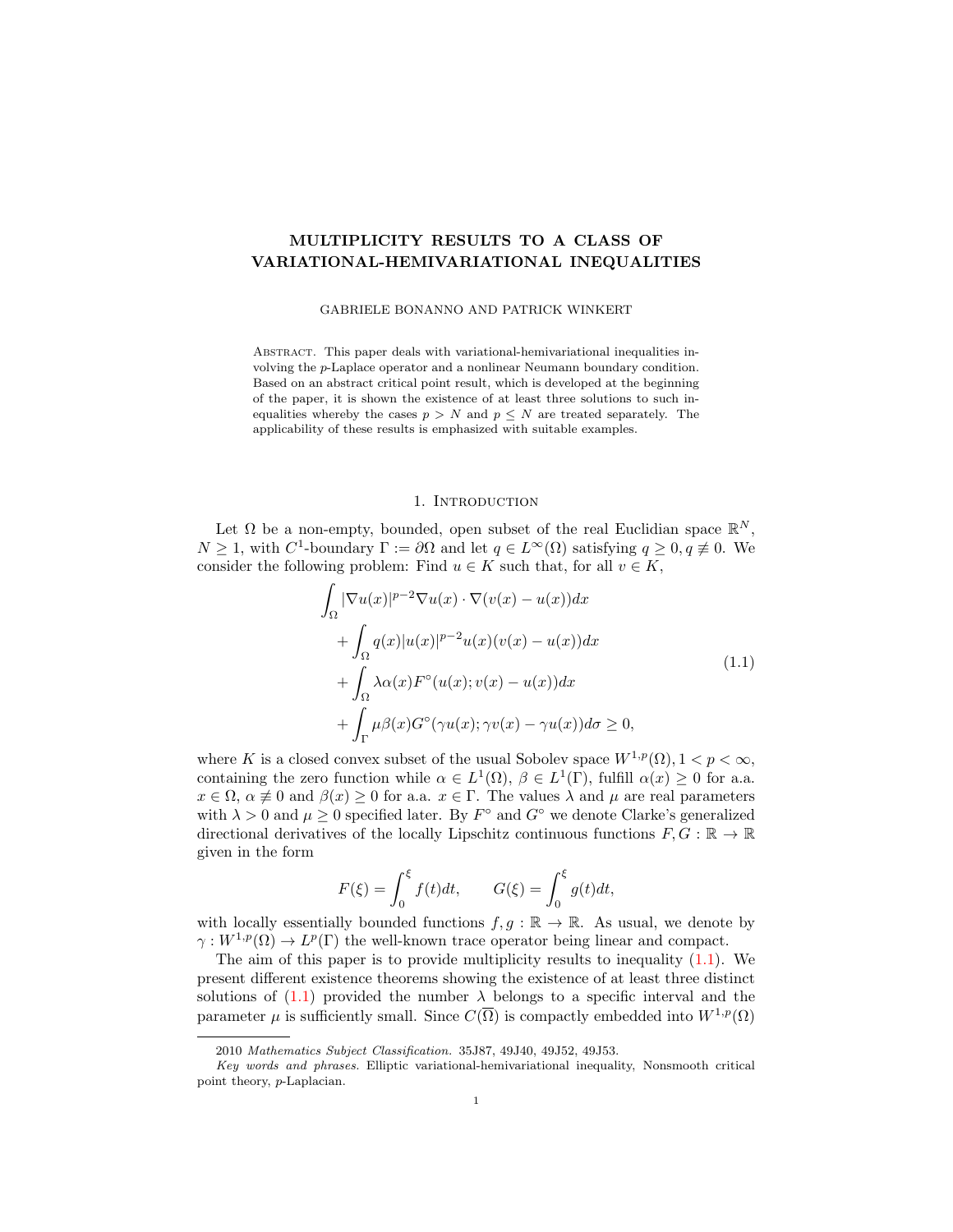when  $p > N$ , the various cases  $p \leq N$  and  $p > N$  are discussed separately with different assumptions on the data  $f$  and  $g$ . Our main results are stated in Theorem [3.1](#page-7-0) ( $p > N$ , see Section [3\)](#page-6-0) and Theorem [4.1](#page-15-0) ( $p \leq N$ , see Section [4\)](#page-14-0). The main idea in the proofs is the usage of an appropriate abstract three-critical-point-result for non-smooth functionals which is proved in Section [2](#page-2-0) based on results in  $[8]$ .

Existence and multiplicity results for variational-hemivariational inequalities have been obtained under different structure and regularity conditions on the nonlinear functions by various authors. We refer, for example, to  $[4]$ ,  $[23]$ ,  $[24]$ ,  $[28]$  and  $[36]$ as well as the references therein. It is clear that problem [\(1.1\)](#page-0-0) becomes a hemivariational inequality if K coincides with the whole space  $W^{1,p}(\Omega)$ . Such inequalities have been handled for example in  $[2]$ ,  $[3]$ ,  $[13]$ ,  $[15]$ ,  $[29]$ ,  $[34]$  and  $[35]$ . In the context of infinitely many solutions to  $(1.1)$  we refer to the recent results stated in [\[9\]](#page-18-6) and [\[41\]](#page-19-7) for  $p > N$  while existence results to [\(1.1\)](#page-0-0) via the method of sub- and supersolution can be found in  $[14]$  and  $[16]$ .

Let us comment on some relevant special cases of  $(1.1)$ .

(A) If  $K = W^{1,p}(\Omega)$  and F, G are smooth, problem [\(1.1\)](#page-0-0) reduces to

$$
\int_{\Omega} |\nabla u(x)|^{p-2} \nabla u(x) \cdot \nabla \varphi(x) dx + \int_{\Omega} q(x) |u(x)|^{p-2} u(x) \varphi(x) dx \n+ \int_{\Omega} \lambda \alpha(x) F'(u(x)) \varphi(x) dx + \int_{\Gamma} \mu \beta(x) G'(\gamma u(x)) \gamma \varphi(x) d\sigma = 0,
$$

for all  $\varphi \in W^{1,p}(\Omega)$  which means that  $u \in W^{1,p}(\Omega)$  is the weak solution of the nonlinear boundary value problem

<span id="page-1-0"></span>
$$
-\Delta_p u(x) + q(x)|u(x)|^{p-2}u(x) + \lambda \alpha(x)F'(u(x)) = 0 \quad \text{in } \Omega,
$$
  

$$
\frac{\partial u}{\partial \nu}(x) + \mu \beta(x)G'(\gamma u(x)) = 0 \quad \text{on } \Gamma,
$$
 (1.2)

where  $(\partial u/\partial \nu)(x) = |\nabla u|^{p-2} (\partial u/\partial n)(x)$  with  $(\partial u/\partial n)(x)$  being the outer normal derivative of u at  $x \in \Gamma$ . Regarding existence and multiplicity of solutions to  $(1.2)$  we point out (without guarantee of completeness) the papers in [\[20\]](#page-18-9), [\[21\]](#page-18-10), [\[22\]](#page-18-11), [\[30\]](#page-19-8), [\[32\]](#page-19-9), [\[37\]](#page-19-10), [\[46\]](#page-19-11), [\[48\]](#page-19-12), and the references therein. Referring to homogeneous Neumann problems, the existence of at least three solutions in case  $p > N$  was shown with different methods for example in  $[1]$ ,  $[5]$  and  $[6]$  (see also  $[7]$  for infinitely many solutions) while the more complicated case  $p \leq N$  was recently studied in [\[19\]](#page-18-16).

(B) In case  $f = g = 0$ , [\(1.1\)](#page-0-0) is a classical variational inequality of the form

$$
u \in K: \quad \int_{\Omega} |\nabla u(x)|^{p-2} \nabla u(x) \cdot \nabla (v(x) - u(x)) dx
$$

$$
+ \int_{\Omega} q(x) |u(x)|^{p-2} u(x) (v(x) - u(x)) dx \ge 0, \quad \forall v \in K,
$$

whose treatment is well-known (see for example the monograph of Kinderlehrer in  $[25]$ .

(C) As mentioned above, problem [\(1.1\)](#page-0-0) reduces to a so-called hemivariational inequality provided  $K = W^{1,p}(\Omega)$ . This contains as a special case the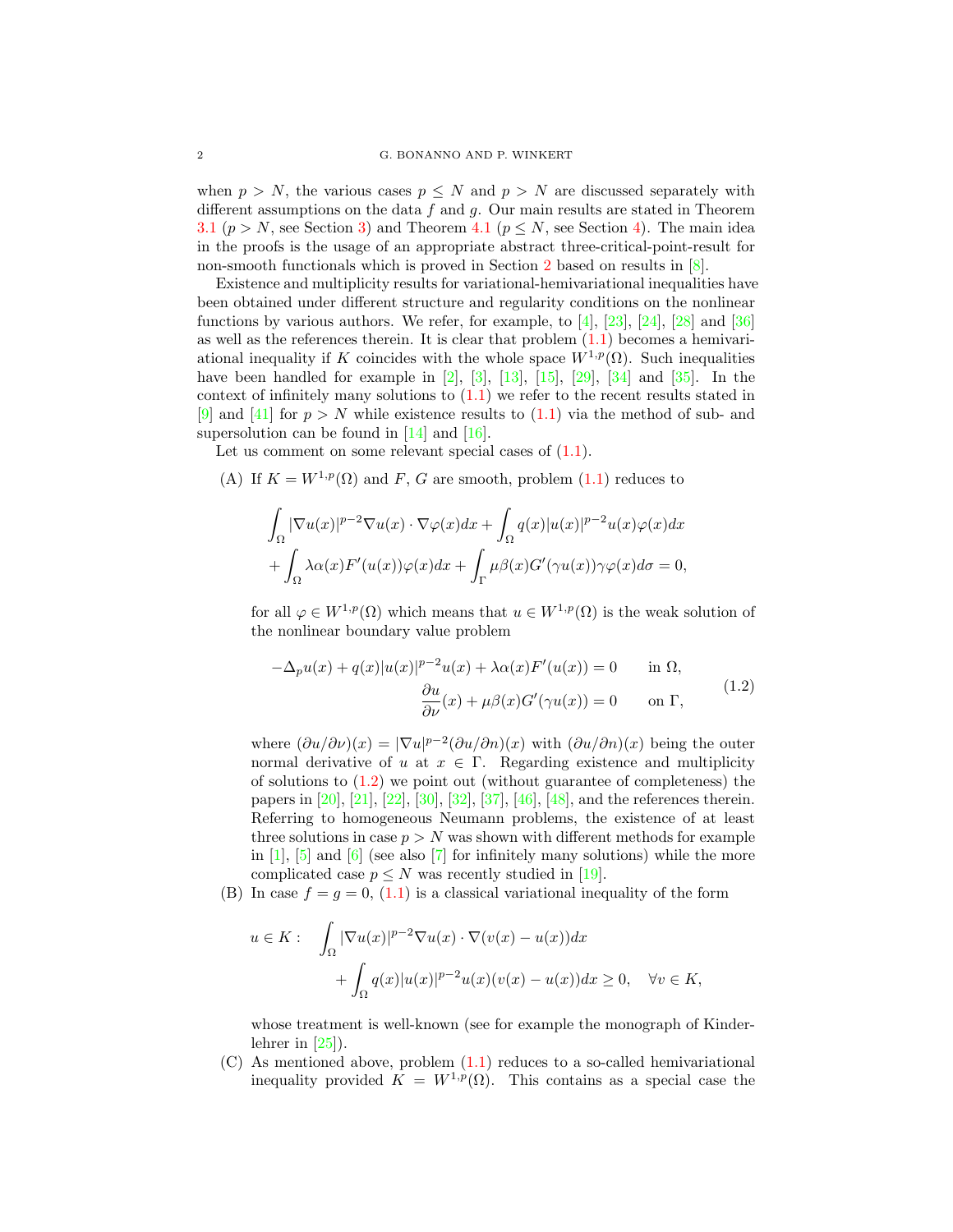subsequent elliptic inclusion

<span id="page-2-1"></span>
$$
-\Delta_p u(x) + q(x)|u(x)|^{p-2}u(x) + \lambda \alpha(x)\partial F(u(x)) \ni 0 \quad \text{in } \Omega,
$$
  

$$
\frac{\partial u}{\partial \nu}(x) + \mu \beta(x)\partial G(\gamma u(x)) \ni 0 \quad \text{on } \Gamma,
$$
 (1.3)

whereby the multivalued functions  $\partial F$ ,  $\partial G$  stand for Clarke's generalized gradient (see Section [2](#page-2-0) for more details). Concerning multiple solutions such inclusions have been studied in  $[31]$  and  $[47]$ . Regarding the existence of infinitely many solutions for homogeneous problems of type [\(1.3\)](#page-2-1) we also mention the paper of Candito  $[11]$  and the work of Kristály-Motreanu (see [\[27\]](#page-19-16)) where in the second paper the authors do not require that  $W^{1,p}(\Omega)$ is continuously embedded into  $C(\overline{\Omega})$ . Likewise, we draw attention to a paper of Kristály-Moroşanu in which a new competition phenomena between oscillatory and pure power terms has been described (cf. [\[26\]](#page-19-17)).

It should be noted that our variational-hemivariational inequality is equivalent to the multi-valued variational inequality

$$
u \in K: \begin{cases} \eta(x) \in \partial F(u(x)) \text{ a.e. in } \Omega, \xi(x) \in \partial G(\gamma u(x)) \text{ a.e. in } \Gamma, \\ \int_{\Omega} |\nabla u(x)|^{p-2} \nabla u(x) \cdot \nabla (v(x) - u(x)) dx \\ + \int_{\Omega} q(x) |u(x)|^{p-2} u(x) (v(x) - u(x)) dx \\ + \int_{\Omega} \lambda \alpha(x) \eta(x) (v(x) - u(x)) dx \\ + \int_{\Gamma} \mu \beta(x) \xi(x) (\gamma v(x) - \gamma u(x)) d\sigma \ge 0, \quad \forall v \in K, \end{cases}
$$
(1.4)

provided the elements of  $\partial F$ ,  $\partial G$  fulfill a suitable growth condition and K has lattice structure, which means, if  $u, v \in K$ , then  $\max\{u, v\}$ ,  $\min\{u, v\} \in K$ . In other words, u is a solution of  $(1.1)$  if and only if u is a solution of  $(1.4)$ . This interesting result was recently published in [\[12\]](#page-18-18).

We also would like to mention the recent work in  $[44]$  and references therein concerning three critical points theorems involving smooth functionals. For more information about (variational-)hemivariational inequalities we refer the reader to the monographs in  $[42]$  and  $[43]$ .

## 2. Preliminaries

<span id="page-2-0"></span>Let us recall some basic facts on non-smooth analysis which we will need in later considerations. Let  $(X, \|\cdot\|)$  be a real Banach space and denote by  $X^*$  its dual space while the duality pairing between X and  $X^*$  is denoted by  $\langle \cdot, \cdot \rangle$ . A function  $f: X \to \mathbb{R}$  is said to be locally Lipschitz continuous if for every  $x \in X$  there exist a neighborhood  $U_x$  of x and a constant  $L_x \geq 0$  such that

$$
|f(y) - f(z)| \le L_x \|y - z\|, \quad \forall y, z \in U_x.
$$

The term  $f^{\circ}(x; y), x, y \in X$  stands for the generalized directional derivative of f at the point  $x$  along the direction  $y$  which is given by

<span id="page-2-3"></span>
$$
f^{\circ}(x; y) := \limsup_{z \to x, t \to 0^{+}} \frac{f(z + ty) - f(z)}{t},
$$

(see [\[18,](#page-18-19) Chapter 2]). Let  $f_1, f_2 : X \to \mathbb{R}$  be locally Lipschitz continuous functions. Then we have

$$
(f_1 + f_2)^{\circ}(x; y) \le f_1^{\circ}(x; y) + f_2^{\circ}(x; y), \quad \forall x, y \in X. \tag{2.1}
$$

<span id="page-2-2"></span>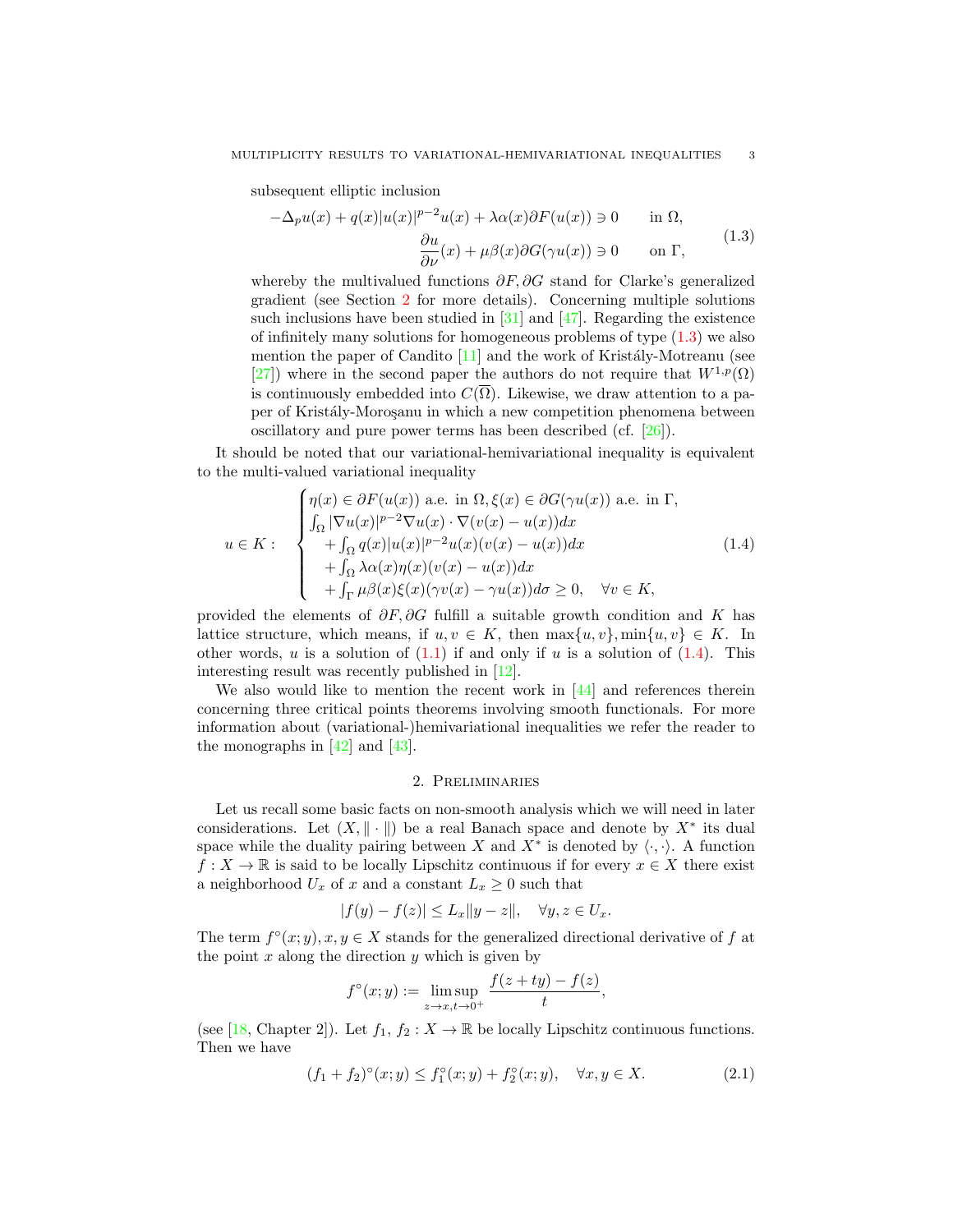The generalized gradient of a locally Lipschitz continuous function  $f$  at  $x$ , denoted by  $\partial f(x)$ , is the set

$$
\partial f(x):=\left\{x^*\in X^*: \langle x^*,y\rangle\leq f^\circ(x;y),\forall y\in X\right\}.
$$

An element  $x \in X$  is a (generalized) critical point of f if it satisfies the condition

$$
f^{\circ}(x; y) \ge 0, \quad \forall y \in X,
$$

or equivalently,  $0 \in \partial f(x)$  (see [\[17\]](#page-18-20)).

Let  $I: X \to ]-\infty, +\infty]$  be a non-smooth function represented as a sum of a locally Lipschitz continuous function  $f: X \to \mathbb{R}$  and a convex, proper and lower semicontinuous function  $j : X \to ]-\infty, +\infty]$ , that is  $I := f + j$ . An element  $u \in X$ is a (generalized) critical point of  $I$  if

$$
f^{\circ}(u; v - u) + j(v) - j(u) \ge 0, \quad \forall v \in X
$$

is satisfied (see  $[39,$  Chapter 3] and  $[40]$ ).

Now, let us give the assumptions concerning our first result. For a reflexive Banach space X, the functional  $\Phi: X \to \mathbb{R}$  is assumed to be sequentially weakly lower semicontinuous and coercive while  $\Upsilon : X \to \mathbb{R}$  is supposed to be sequentially weakly upper semicontinuous. By  $\lambda$  we denote a positive real parameter,  $j : X \to Y$  $[-\infty, +\infty]$  is a convex, proper and lower semicontinuous functional and  $D(i)$  stands for the effective domain of  $j$ . Then we define

<span id="page-3-2"></span>
$$
\Psi := \Upsilon - j \quad \text{and} \quad J_{\lambda} := \Phi - \lambda \Psi = (\Phi - \lambda \Upsilon) + \lambda j := \Theta_{\lambda} + \lambda j,
$$
 (2.2)

while it is supposed that

$$
D(j) \cap \Phi^{-1}(\mathcal{I} - \infty, r\mathcal{I}) \neq \emptyset, \quad \text{ for all } r > \inf_{X} \Phi.
$$

Now we define

$$
\varphi_1(r) = \inf_{y \in \Phi^{-1}(]-\infty, r[)} \frac{\left(\sup_{x \in \Phi^{-1}(]-\infty, r[)} \Psi(x)\right) - \Psi(y)}{r - \Phi(y)}, \quad \text{ for all } r > \inf_X \Phi,
$$

respectively,

$$
\varphi_2(r) = \sup_{y \in \Phi^{-1}([r, +\infty[)} \frac{\Psi(y) - \left(\sup_{x \in \Phi^{-1}(]-\infty, r]}\Psi(x)\right)}{\Phi(y) - r}, \quad \text{ for all } r < \sup_X \Phi.
$$

We have the following result.

<span id="page-3-1"></span>**Theorem 2.1.** Assume that there is  $r \in \left[\inf_{X} \Phi, \sup_{X} \Phi\right]$  such that  $\varphi_1(r) < \varphi_2(r)$ . Further suppose that the functional  $J_{\lambda}$  is bounded from below and satisfies the (PS)condition for each  $\lambda \in \Lambda := \left[\frac{1}{\varphi_2(r)}, \frac{1}{\varphi_1(r)}\right]$ . Then, for each  $\lambda \in \Lambda$ ,  $J_\lambda$  has three distinct critical points.

*Proof.* First, we observe that, thanks to [\[40,](#page-19-22) Corollary 1.3],  $J_{\lambda}$  is coercive. Now, we want to show that  $J_{\lambda}$  has a local minima  $u_1 \in \Phi^{-1}(|-\infty,r|)$  and a local minima  $u_2 \in \Phi^{-1}(|r, +\infty|)$ . Let  $\lambda \in \Lambda$  be fixed. We are going to show that there is  $u_1 \in D(j) \cap \Phi^{-1}(\{-\infty, r[\})$  such that  $J_\lambda(u_1) \leq J_\lambda(u)$  for all  $u \in \Phi^{-1}(\{-\infty, r[\).$ Taking into account  $\frac{1}{\lambda} > \varphi_1(r)$ , we find  $\overline{u} \in D(j)$  such that  $\Phi(\overline{u}) < r$  and  $J_\lambda(\overline{u}) =$  $\Phi(\overline{u}) - \lambda \Psi(\overline{u}) < r - \lambda \sup_{\Phi(x) < r} \Psi(x)$ . Putting  $L := \frac{r - \Phi(\overline{u})}{\lambda} + \Psi(\overline{u})$  yields

<span id="page-3-0"></span>
$$
\sup_{\Phi(x) < r} \Psi(x) < L. \tag{2.3}
$$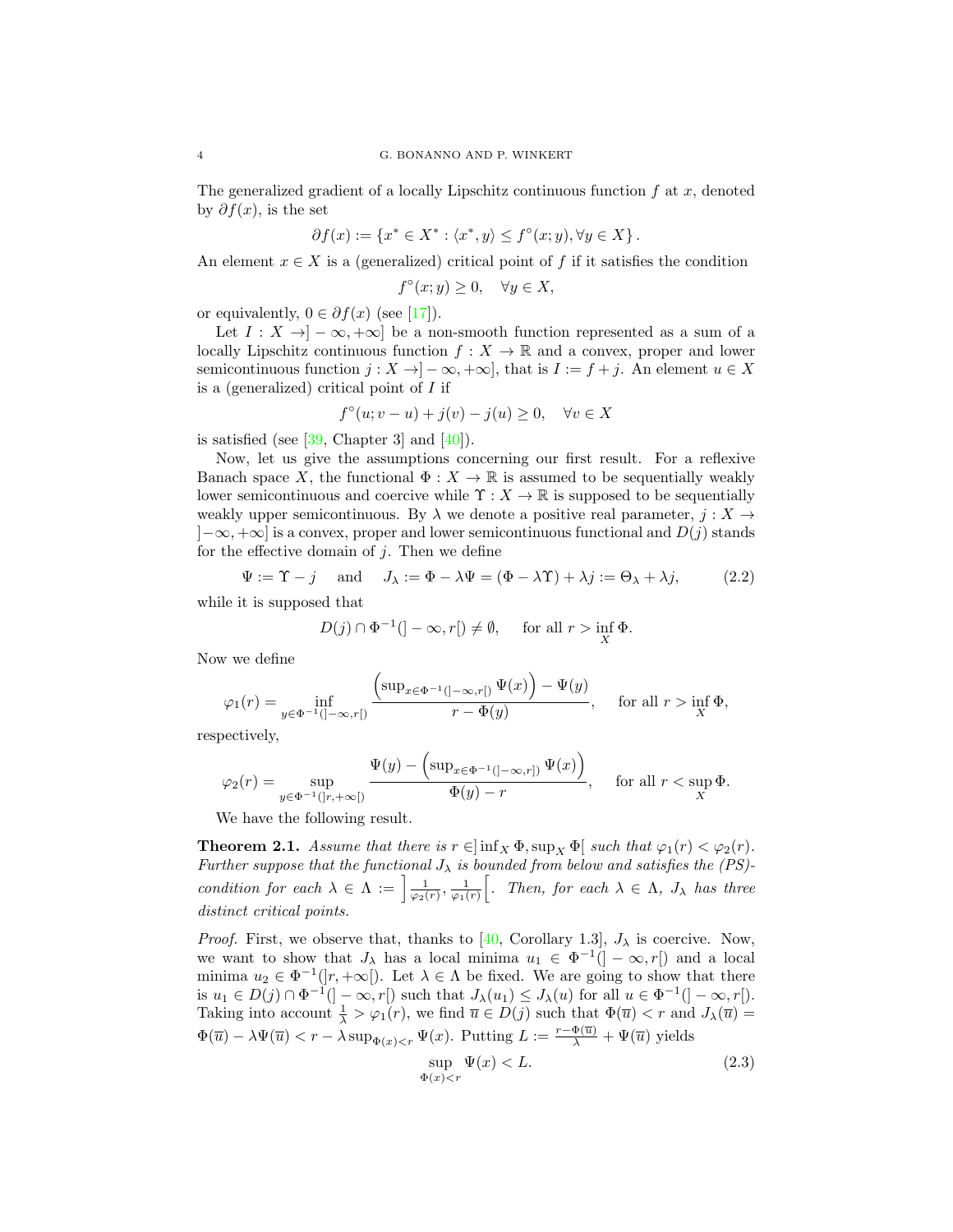Let us take

$$
\Psi_L(u) = \min{\{\Psi(u), L\}}.
$$

As  $j$  is sequentially weakly lower semicontinuous (see [\[10,](#page-18-21) Corollary III.8]), we can easily prove that  $\Psi_L$  is sequentially weakly upper semicontinuous. We take  $J = \Phi - \lambda \Psi_L$  and note that J is sequentially weakly lower semicontinuous and coercive which guarantees that its global minimum, namely  $u_0$ , exists (see [\[45,](#page-19-23) Theorem 1.2]). If  $J(u_0) = J(\overline{u})$ , we put  $u_1 = \overline{u}$ , so  $u_1 \in \Phi^{-1}([-\infty, r])$  is a local minima of  $J_{\lambda}$ . Let us consider the case  $J(u_0) < J(\overline{u})$ . Then, we obtain

<span id="page-4-0"></span>
$$
\Phi(u_0) - \lambda \Psi_L(u_0) < \Phi(\overline{u}) - \lambda \Psi_L(\overline{u}),
$$

thus

$$
\Phi(u_0) < \lambda \Psi_L(u_0) + \Phi(\overline{u}) - \lambda \Psi_L(\overline{u}) \leq \lambda L + \Phi(\overline{u}) - \lambda \Psi(\overline{u}) = r.
$$

Thanks to [\(2.3\)](#page-3-0) we see at once that  $\Psi(u_0) < L$ . Hence, it follows

$$
\Phi(u_0) - \lambda \Psi(u_0) = \Phi(u_0) - \lambda \Psi_L(u_0) \le \Phi(u) - \lambda \Psi_L(u), \quad \forall u \in X.
$$
 (2.4)

With the aid of  $(2.3)$ ,  $(2.4)$  results in

$$
\Phi(u_0) - \lambda \Psi(u_0) \le \Phi(u) - \lambda \Psi(u), \quad \forall u \in \Phi^{-1}(]-\infty, r[).
$$

Taking  $u_1 = u_0$  proves the other case and hence,  $u_1 \in \Phi^{-1}([-\infty, r])$  is a local minima of  $J_{\lambda}$ .

Now we prove the existence of a local minima  $u_2 \in \Phi^{-1}(|r,\infty|)$ . Since  $\lambda > \frac{1}{\varphi_2(r)}$ , there exists  $\overline{v} \in D(j)$  such that  $\Phi(\overline{v}) > r$  and

$$
\Phi(\overline{v}) - \lambda \Psi(\overline{v}) < r - \lambda \sup_{\Phi(x) \le r} \Psi(x). \tag{2.5}
$$

Let us introduce a functional  $\Phi_r : X \to \mathbb{R}$  defined by

<span id="page-4-2"></span><span id="page-4-1"></span>
$$
\Phi_r(x) := \max \left\{ \Phi(x), r \right\}.
$$

Clearly,  $\Phi_r$  is sequentially weakly lower semicontinuous and coercive. Then,  $J :=$  $\Phi_r - \lambda \Psi$  has the same properties, so there exists a global minimum  $v_0$  of J, that is,

$$
\Phi_r(v_0) - \lambda \Psi(v_0) \le \Phi_r(x) - \lambda \Psi(x), \quad \forall x \in X.
$$
\n(2.6)

Let us show that  $v_0 \in \Phi^{-1}([r,\infty])$ . We argue indirectly and assume that  $v_0 \in$  $\Phi^{-1}$ ( $]-\infty,r$ ). Then, due to [\(2.6\)](#page-4-1) with the special choice  $x=\overline{v}$  and the fact that  $\Phi(\overline{u}) > r$ , it follows

$$
r - \lambda \Psi(v_0) \le \Phi(\overline{v}) - \lambda \Psi(\overline{v}).
$$

Applying [\(2.5\)](#page-4-2) yields

$$
r - \lambda \Psi(v_0) \le \Phi(\overline{v}) - \lambda \Psi(\overline{v}) < r - \lambda \Psi(v_0),
$$

which is a contradiction. Hence,  $u_2 := v_0 \in \Phi^{-1}([r, \infty])$  is a local minima of  $J_\lambda$ . Now, we may apply Corollary 2.1 in [\[35\]](#page-19-6) to obtain the existence of at least three critical points of  $J_{\lambda}$ . This completes the proof.

Now, we present a variant of Theorem [2.1](#page-3-1) where the (PS)-condition and the boundedness from below of  $J_{\lambda}$  are not required. To this end, let K be a non-empty closed convex subset of X containing the zero of X and let  $j : X \to ]-\infty, +\infty]$  be defined as

$$
j(u) = \begin{cases} 0, & \text{if } u \in K, \\ +\infty, & \text{otherwise.} \end{cases}
$$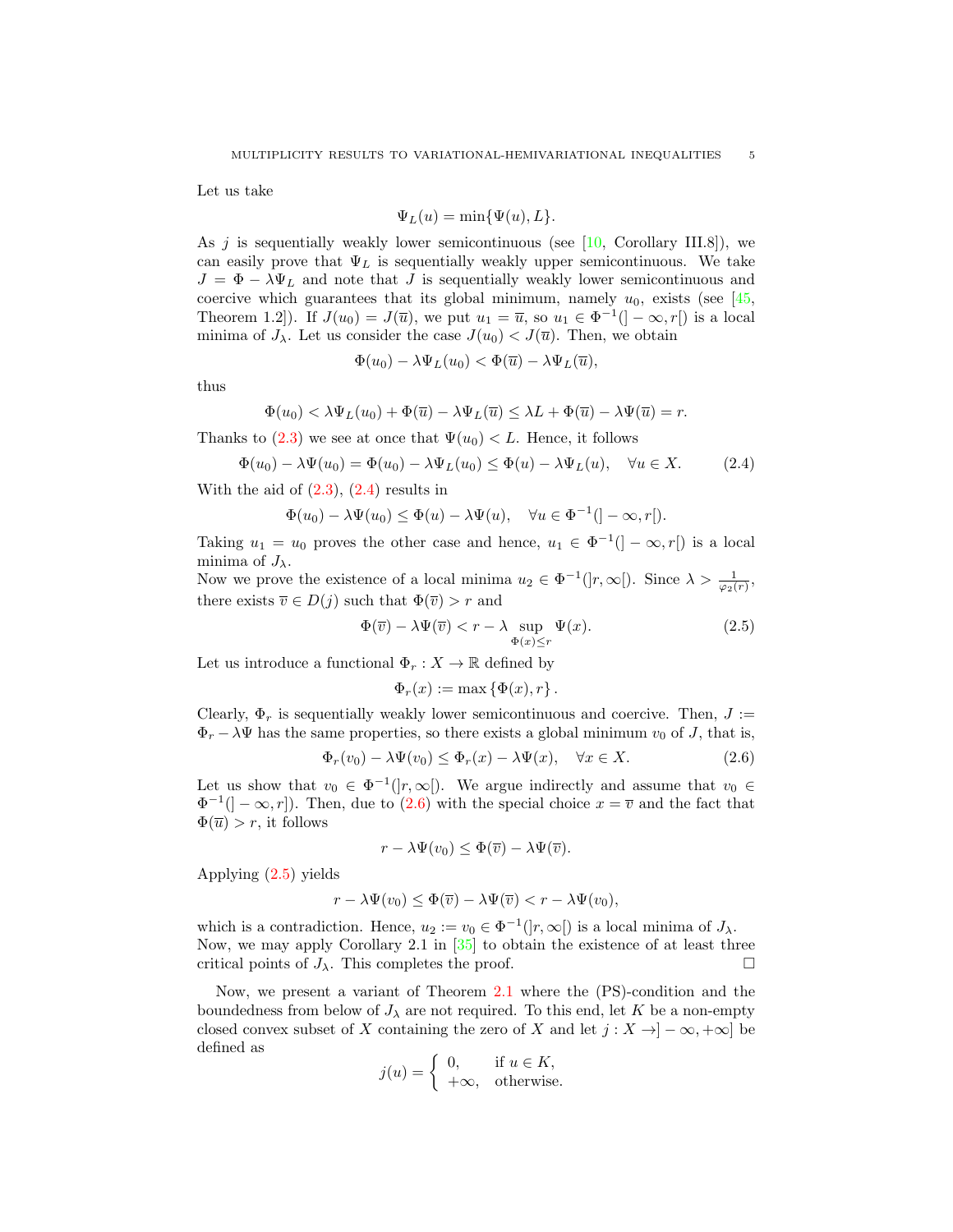Clearly,  $j$  is convex, proper and lower semicontinuous. So, we can consider the functionals as defined in  $(2.2)$ . Assume also that

1. inf<sub>X</sub>  $\Phi = \Phi(0) = \Psi(0) = 0;$ 

2.  $\Phi$  is convex.

Moreover, for fixed  $\lambda > 0$ , suppose that

3. for all  $x_1, x_2 \in X$  which are local minima of the functional  $\Phi - \lambda \Psi$  such that  $\Psi(x_1) \geq 0$  and  $\Psi(x_2) \geq 0$ , one has

$$
\inf_{t \in [0,1]} \Psi(tx_1 + (1-t)x_2) \ge 0;
$$

4. there exist a real Banach space  $\tilde{X}$  and a locally Lipschitz function  $\tilde{\Theta}_{\lambda}$ :  $\tilde{X} \to \mathbb{R}$  such that X is compactly embedded in  $\tilde{X}$  and  $\tilde{\Theta}_{\lambda} \big|_{X} = \Theta_{\lambda}$ .

We obtain the following result.

<span id="page-5-1"></span>**Theorem 2.2.** Assume that there are  $r_1, r_2 > 0$  and  $\bar{v} \in K$ , with  $2r_1 < \Phi(\bar{v})$  $r_2/2$ , such that

<span id="page-5-0"></span>
$$
\frac{\sup_{u \in \Phi^{-1}(]-\infty, r_1[)} \Upsilon(u)}{r_1} < \frac{2}{3} \frac{\Upsilon(\bar{v})}{\Phi(\bar{v})};\tag{2.7}
$$

<span id="page-5-2"></span>
$$
\frac{\sup_{u \in \Phi^{-1}(]-\infty, r_2[)} \Upsilon(u)}{r_2} < \frac{1}{3} \frac{\Upsilon(\bar{v})}{\Phi(\bar{v})}.\tag{2.8}
$$

Furthermore, suppose that  $\Phi(u) \geq r_2$  for all  $u \in \partial K$ . Then, for each  $\lambda \in \overline{\Lambda}$ , where  $\overline{\Lambda}$  is given through

$$
\bar{\Lambda} := \left[ \frac{3}{2} \frac{\Phi(\bar{v})}{\Upsilon(\bar{v})}, \min \left\{ \frac{r_1}{\sup_{u \in \Phi^{-1}(]-\infty, r_1[)} \Upsilon(u)}, \frac{r_2/2}{\sup_{u \in \Phi^{-1}(]-\infty, r_2[)} \Upsilon(u)} \right\} \right],
$$

 $J_{\lambda}$  has three distinct critical points  $u_i \in K$   $(i = 1, 2, 3)$  such that  $\Phi(u_i) < r_2$  for  $i \in \{1, 2, 3\}.$ 

*Proof.* Put  $\rho_1 = r_1$  and  $\rho_2 = r_2/2$ . Because of  $0 \in K$  and the definition of j, one has

$$
\varphi_1(\rho_1) \le \frac{\sup_{u \in \Phi^{-1}(]-\infty, \rho_1[)} \Psi(u)}{\rho_1} \le \frac{\sup_{u \in \Phi^{-1}(]-\infty, r_1[)} \Upsilon(u)}{r_1}
$$

and

$$
\varphi_1(\rho_2) \le \frac{\sup_{u \in \Phi^{-1}(]-\infty, \rho_2[)} \Psi(u)}{\rho_2} \le \frac{\sup_{u \in \Phi^{-1}(]-\infty, r_2[)} \Upsilon(u)}{r_2/2}.
$$

On the other hand, since [\(2.7\)](#page-5-0) implies  $\sup_{u \in \Phi^{-1}(\ ]-\infty,\rho_1[)} \Psi(u) < \Psi(\bar{v})$  and thanks to  $\Phi(u) \geq 0$  for all  $u \in X$ , we obtain

$$
\inf_{u \in \Phi^{-1}(]-\infty, \rho_1[)} \sup_{v \in \Phi^{-1}([\rho_1, \rho_2[)} \frac{\Psi(v) - \Psi(u)}{\Phi(v) - \Phi(u)} \ge \frac{2}{3} \frac{\Psi(\bar{v})}{\Phi(\bar{v})}.
$$

Hence,

$$
\max \{\varphi_1(\rho_1), \varphi_1(\rho_2)\} < \inf_{u \in \Phi^{-1}(]-\infty, \rho_1[)} \sup_{v \in \Phi^{-1}([\rho_1, \rho_2[)} \frac{\Psi(v) - \Psi(u)}{\Phi(v) - \Phi(u)}.
$$

Therefore, owing to [\[3,](#page-18-3) Theorem 3.1] the functional  $J_{\lambda}$  admits two local minima  $u_1, u_2 \in K$  such that  $\Phi(u_1) < \rho_1$  and  $\rho_1 \leq \Phi(u_2) < \rho_2$ .

Now put  $\Upsilon_{r_2/2\lambda}(u) = \min{\{\Upsilon(u), r_2/2\lambda\}}$  and  $\mathfrak{F}_{\lambda}(u) = \Phi(u) - \lambda \Upsilon_{r_2/2\lambda}(u) + \lambda j(u)$ for all  $u \in X$ . Since  $\Phi - \lambda \Upsilon_{r_2/2\lambda}$  is coercive, then [\[35,](#page-19-6) Proposition 2.3] ensures that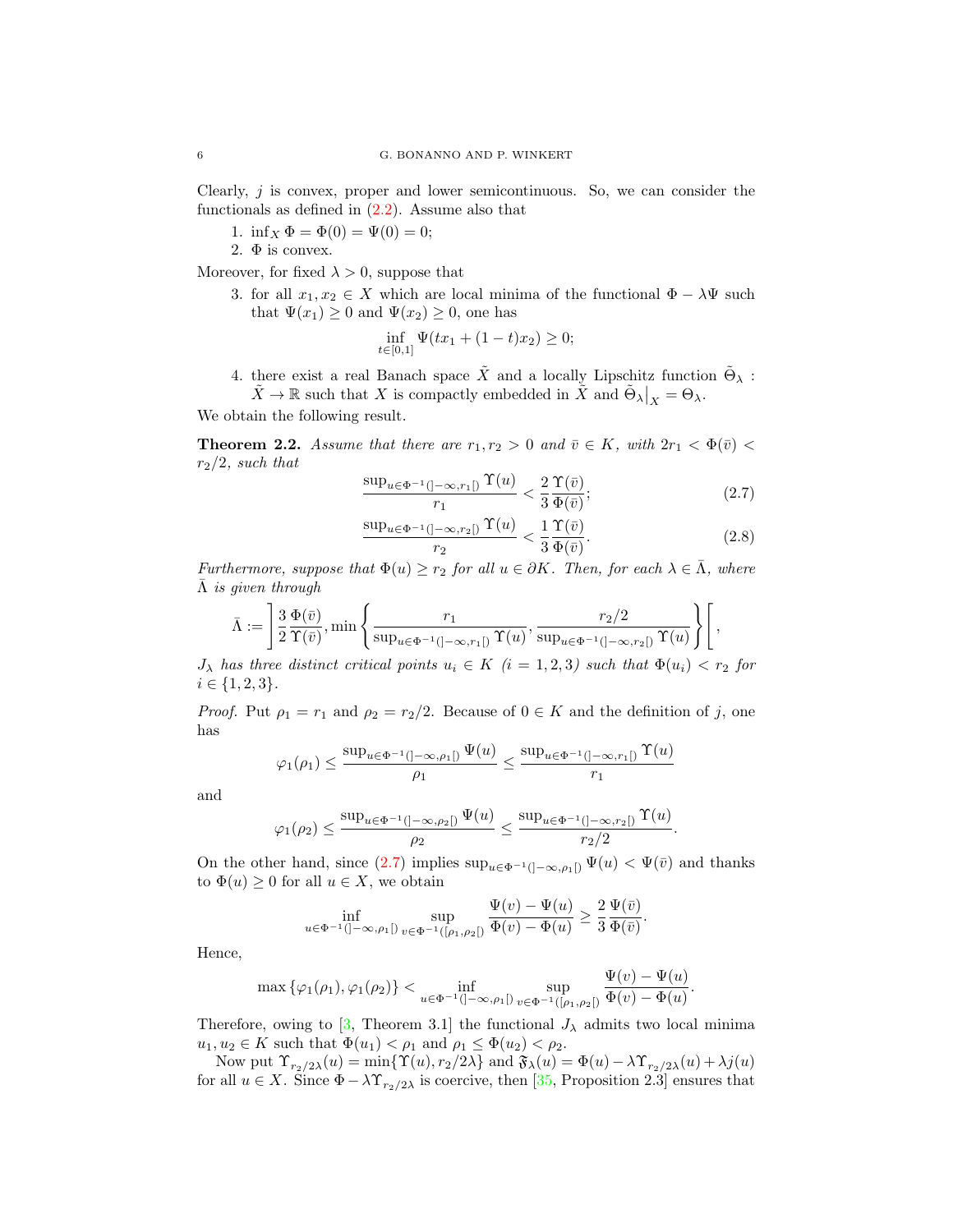$\mathfrak{F}_{\lambda}$  satisfies the  $(PS)_{c}$ -condition for all  $c \in \mathbb{R}$ . Put  $\bar{c} = \inf_{\gamma \in \Gamma} \max_{t \in [0,1]} \mathfrak{F}_{\lambda}(\gamma(t)),$ where  $\Gamma = \{ \gamma \in C([0,1]) : \gamma(0) = u_1, \gamma(1) = u_2 \}.$  It follows that

$$
\bar{c} \le \max_{t \in [0,1]} \mathfrak{F}_{\lambda}(tu_1 + (1-t)u_2) \le \max_{t \in [0,1]} (t\Phi(u_1) + (1-t)\Phi(u_2)) < \rho_2.
$$

Since

$$
\mathfrak{F}_{\lambda}(u) = \Phi(u) - \lambda \Upsilon_{r_2/2\lambda}(u) \ge \Phi(u) - \lambda r_2/2\lambda \ge r_2/2 > \bar{c}, \quad \text{for all } u \in \partial K,
$$

we have that  $\mathfrak{F}_{\lambda}^{\overline{c}} = \{x \in X : \mathfrak{F}_{\lambda}(x) \geq \overline{c}\}\$ is closed (see [\[33,](#page-19-24) Lemma 2.1]). Therefore, [\[33,](#page-19-24) Theorem 4.2] ensures the existence of a critical point  $u_3$  of  $\mathfrak{F}_{\lambda}$  such that  $\bar{c} =$  $\mathfrak{F}_{\lambda}(u_3)$ . We claim that  $\Upsilon(u_3) < r_2/2\lambda$ . Arguing by contradiction, we assume that  $\Upsilon(u_3) \geq r_2/2\lambda$ . So, one has  $\mathfrak{F}_{\lambda}(u_3) = \overline{c} < r_2/2$ , that is

$$
\Phi(u_3) - \lambda \Upsilon_{r_2/2\lambda}(u_3) < r_2/2, \quad \Phi(u_3) - r_2/2 < r_2/2, \quad \Phi(u_3) < r_2.
$$

Therefore, since  $\lambda \in \overline{\Lambda}$  and, in particular,

$$
\lambda < \frac{r_2/2}{\sup_{u \in \Phi^{-1}(\left]-\infty, r_2\right[)} \Upsilon(u)},
$$

we conclude that  $\Upsilon(u_3) < r_2/2\lambda$ . But this is a contradiction, so our claim is proved. It follows that  $u_3$  is also a critical point of  $J_\lambda$ . This completes the proof.  $\Box$ 

In the following, we consider an equivalent norm on the space  $W^{1,p}(\Omega)$  given by

$$
||u||_{W^{1,p}(\Omega)} := \left(\int_{\Omega} (|\nabla u(x)|^p + q(x)|u(x)|^p) dx\right)^{\frac{1}{p}},\tag{2.9}
$$

(see for instance  $[38, \text{Section 1.1.15}].$ 

## <span id="page-6-3"></span>3. THE CASE  $p > N$

<span id="page-6-0"></span>In this section we prove the existence of multiple solutions to problem  $(1.1)$  if  $p > N$ . We recall that if  $p > N$ , the space  $W^{1,p}(\Omega)$  is compactly embedded in  $C(\overline{\Omega})$ , that is, there exists a positive constant c such that

<span id="page-6-2"></span><span id="page-6-1"></span>
$$
||u||_{C(\overline{\Omega})} \leq c||u||_{W^{1,p}(\Omega)}.
$$

First, we suppose there exist two constants  $a_1, a_2 > 0$  such that

$$
\frac{\max_{|t| \le a_1} (-F(t))}{a_1^p} < \frac{1}{c^p \|q\|_{L^1(\Omega)}} \frac{(-F(a_2))}{a_2^p} \tag{3.1}
$$

and take  $\lambda \in \Lambda$ , where  $\Lambda$  is given by

$$
\Lambda := \left] \frac{\|q\|_{L^{1}(\Omega)}}{p \| \alpha \|_{L^{1}(\Omega)}} \frac{a_2^p}{(-F(a_2))}, \frac{1}{p c^p \| \alpha \|_{L^{1}(\Omega)}} \frac{a_1^p}{\max_{|t| \le a_1} (-F(t))} \right[.
$$
 (3.2)

Thanks to  $(3.1)$  we observe that the interval  $\Lambda$  is non-empty.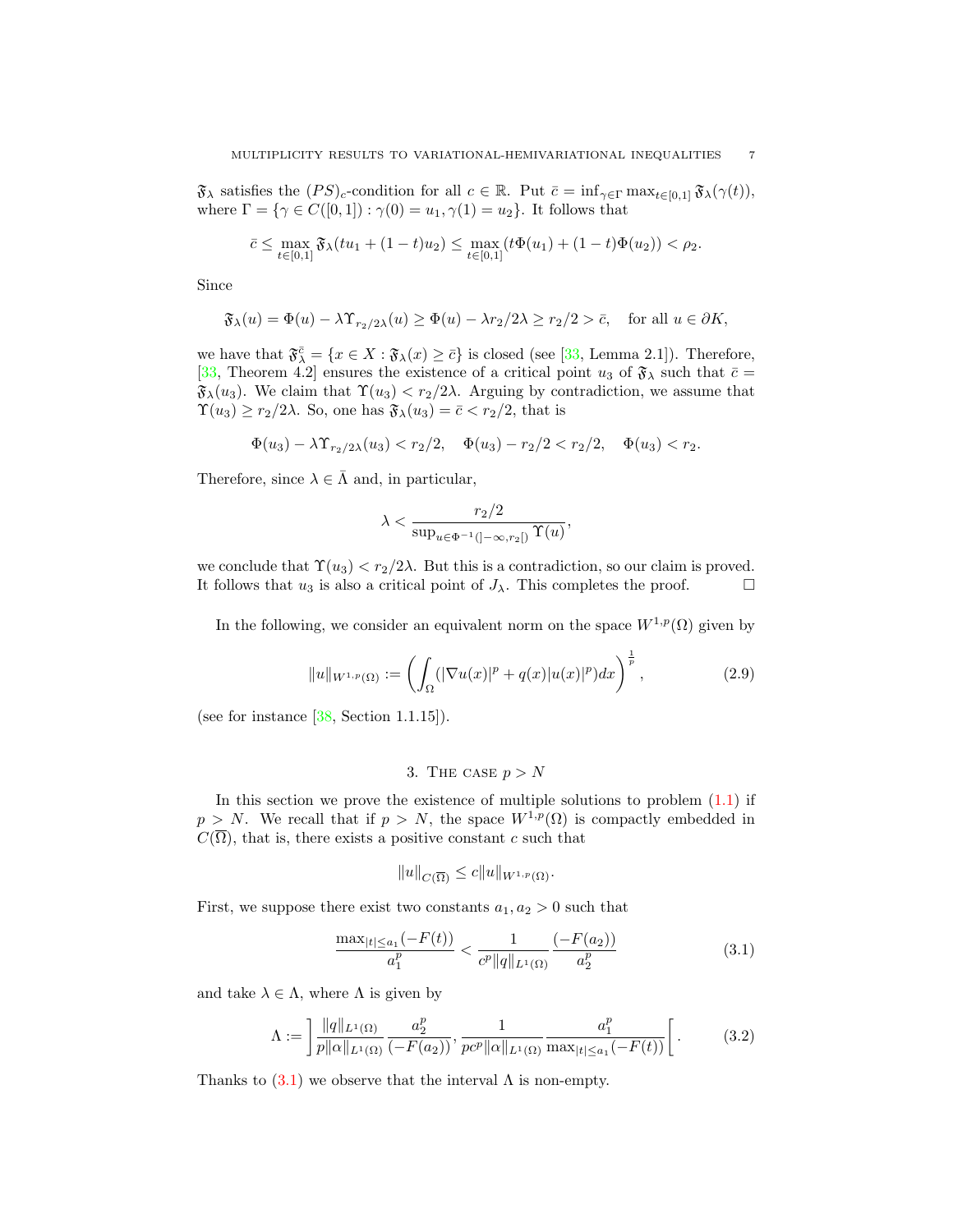Put

<span id="page-7-1"></span>
$$
\delta := \min \left\{ \frac{a_1^p - pc^p \lambda ||\alpha||_{L^1(\Omega)} \max_{|t| \le a_1} (-F(t))}{pc^p ||\beta||_{L^1(\Gamma)} \max_{|t| \le a_1} (-G(t))}, \frac{p\lambda ||\alpha||_{L^1(\Omega)} (-F(a_2)) - a_2^p ||q||_{L^1(\Omega)}}{p ||\beta||_{L^1(\Gamma)} \min\{0, -G(a_2)\}} \right\},\
$$

$$
\tilde{\delta} = \frac{1}{\max \left\{ 0, p \max\{ ||\alpha||_{L^1(\Omega)}, ||\beta||_{L^1(\Gamma)} \} c^p \limsup_{|\xi| \to +\infty} \frac{(-G(\xi))}{|\xi|^p} \right\}}
$$

$$
\overline{\delta} := \min \left\{ \delta, \tilde{\delta} \right\}. \tag{3.3}
$$

Since  $\lambda \in \Lambda$ , a simple computation shows that  $\delta > 0$ .

If  $\limsup_{|\xi|\to+\infty} \frac{(-G(\xi))}{|\xi|^p}$  $\frac{G(\xi)}{|\xi|^p} \leq 0$  and  $\max_{|t| \leq a_1} (-G(t)) = 0$  as well as  $G(a_2) \geq 0$  we read  $\overline{\delta} = +\infty$ .

Our main result in this section is the following.

<span id="page-7-0"></span>**Theorem 3.1.** Let  $\alpha \in L^1(\Omega)$ ,  $\beta \in L^1(\Gamma)$  be two non-negative and non-zero functions. Let  $f : \mathbb{R} \to \mathbb{R}$  be a locally essentially bounded function and put  $F(\xi) = \int^{\xi}$ 0  $f(t)dt$  for every  $\xi \in \mathbb{R}$ . Assume that (H1)  $\frac{\max_{|t| \le a_1} (-F(t))}{n}$  $a_1^p$  $\lt \frac{1}{\sqrt{1-\frac{1}{2}}}$  $c^p ||q||_{L^1(\Omega)}$  $(-F(a_2))$  $a_2^p$ ; (H2) lim sup |ξ|→+∞  $(-F(\xi))$  $\frac{\zeta(s)}{\zeta^p} \leq 0,$ with positive constants  $a_1, a_2$  satisfying  $a_1 < a_2$  and  $a_2 \in K$ . Then, for each

 $\lambda \in \Lambda$ , where  $\Lambda$  is defined in [\(3.2\)](#page-6-2), and for each locally essentially bounded function  $g : \mathbb{R} \to \mathbb{R}$ , whose potential  $G(\xi) = \int^{\xi}$ 0  $g(t)dt$  for every  $\xi \in \mathbb{R}$  satisfies (H3) lim sup |ξ|→+∞  $(-G(\xi))$  $\frac{\mathcal{S}(S)}{|\xi|^p} < +\infty,$ 

there exists  $\overline{\delta} > 0$  given by [\(3.3\)](#page-7-1) such that, for each  $\mu \in [0, \overline{\delta}]$ , problem [\(1.1\)](#page-0-0) has at least three distinct solutions.

*Proof.* Our aim is to apply Theorem [2.1.](#page-3-1) Let  $\lambda$ , g and  $\mu$  be fixed satisfying the assumptions and let X be the space  $W^{1,p}(\Omega)$  equipped with the norm  $\|\cdot\|_{W^{1,p}(\Omega)}$ . We set, for any  $u \in X$ ,

$$
\Phi(u) := \frac{1}{p} ||u||_{W^{1,p}(\Omega)}^p, \qquad j(u) = \begin{cases} 0, & \text{if } u \in K, \\ +\infty, & \text{otherwise,} \end{cases}
$$

$$
\Upsilon(u) = \int_{\Omega} \alpha(x) [-F(u(x))] dx + \frac{\mu}{\lambda} \int_{\Gamma} \beta(x) [-G(\gamma u(x)] d\sigma,
$$

$$
\Psi(u) := \Upsilon(u) - j(u), \qquad J_{\lambda}(u) := \Phi(u) - \lambda \Psi(u).
$$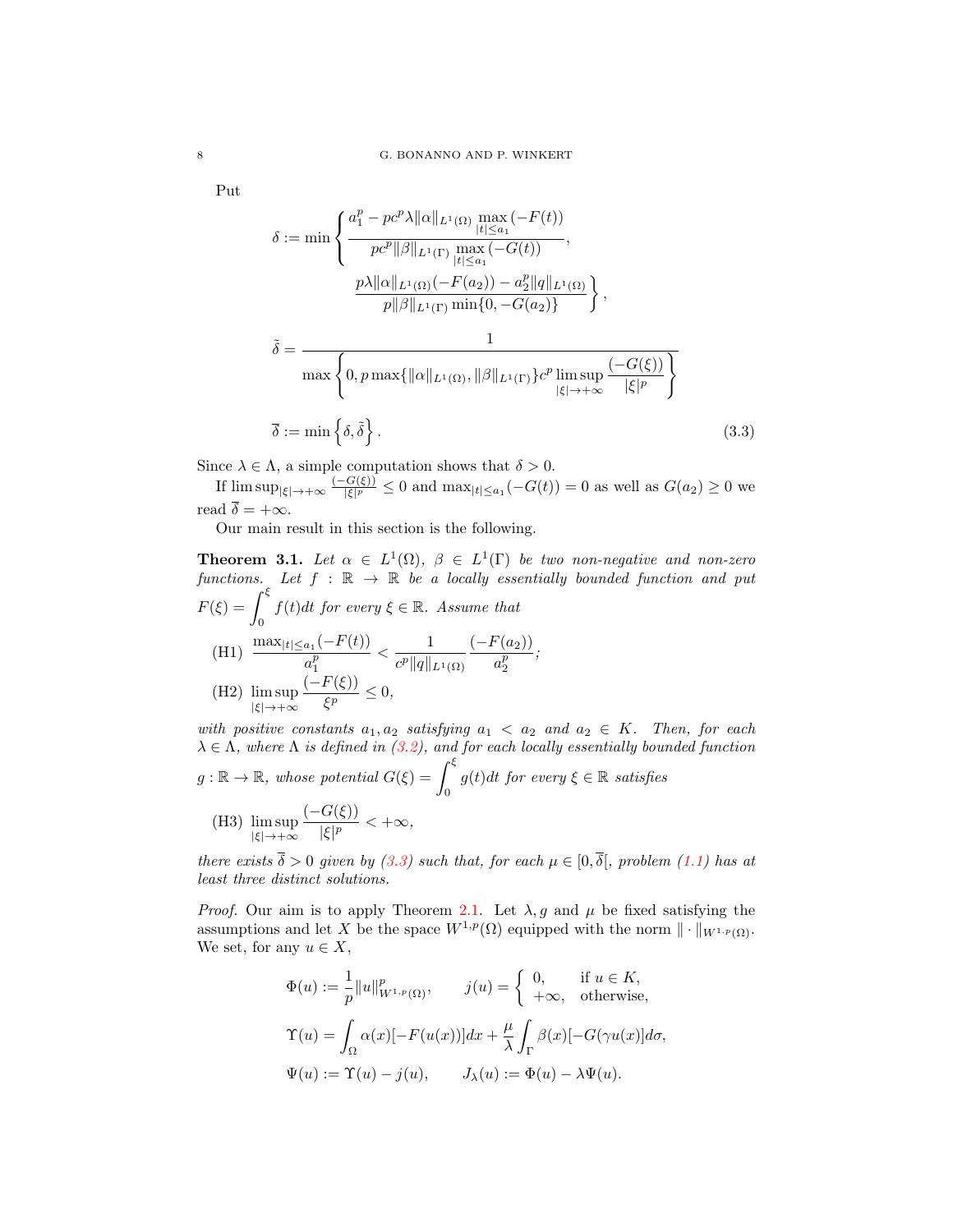Then

$$
J_{\lambda}(u)
$$
  
=  $\frac{1}{p} ||u||_{W^{1,p}(\Omega)}^p - \lambda \int_{\Omega} \alpha(x) [-F(u(x))] dx - \mu \int_{\Gamma} \beta(x) [-G(\gamma u(x)] d\sigma + \lambda j(u)].$ 

Let  $r = \frac{1}{p} \left( \frac{a_1}{c} \right)^p$ , then  $\Phi(a_2) > r$ , that means  $r \in ]\inf_X \Phi, \sup_X \Phi = ]0, \sup_X \Phi].$ Let  $v \in \Phi^{-1}([-\infty, r])$ . Then due to  $\frac{1}{p} ||v||_{W^{1,p}(\Omega)}^p < r$  combined with  $||v||_{C(\overline{\Omega})} \leq$  $c||v||_{W^{1,p}(\Omega)}$ , we have  $|v(x)| \le a_1$  for every  $x \in \Omega$ . We obtain

$$
\varphi_1(r)
$$
\n
$$
\leq \frac{\sup_{\|w\|^{p} \leq pr} \left( \int_{\Omega} \alpha(x) [-F(w(x))] dx + \frac{\mu}{\lambda} \int_{\Gamma} \beta(x) [-G(\gamma w(x))] d\sigma - j(w) \right)}{r}
$$
\n
$$
\leq \frac{\| \alpha \|_{L^1(\Omega)} \max_{|t| \leq a_1} (-F(t)) + \frac{\mu}{\lambda} \| \beta \|_{L^1(\Gamma)} \max_{|t| \leq r} (-G(r))}{r}
$$
\n
$$
= pc^p \| \alpha \|_{L^1(\Omega)} \frac{\max_{|t| \leq a_1} (-F(t))}{a_1^p} + pc^p \frac{\mu}{\lambda} \| \beta \|_{L^1(\Gamma)} \frac{\max_{|t| \leq a_1} (-G(t))}{a_1^p}.
$$

On the other side we have

$$
\frac{\Psi(a_2)}{\Phi(a_2)} \ge \frac{p||\alpha||_{L^1(\Omega)}}{||q||_{L^1(\Omega)}} \frac{[-F(a_2)]}{a_2^p} + \frac{||\beta||_{L^1(\Gamma)}\mu p}{\lambda ||q||_{L^1(\Omega)}} \frac{\min\{0, -G(a_2)\}}{a_2^p}.
$$

As  $\mu < \delta$  (see [\(3.3\)](#page-7-1)), it follows

$$
\mu < \frac{a_1^p - pc^p \lambda \| \alpha \|_{L^1(\Omega)} \max_{|t| \le a_1} (-F(t))}{pc^p \| \beta \|_{L^1(\Gamma)} \max_{|t| \le a_1} (-G(t))} \quad \text{and}
$$
\n
$$
\mu < \frac{p \lambda \| \alpha \|_{L^1(\Omega)} (-F(a_2)) - a_2^p \| q \|_{L^1(\Omega)}}{p \| \beta \|_{L^1(\Gamma)} \min\{0, -G(a_2)\}}.
$$
\n
$$
(3.4)
$$

From  $(3.4)$  we obtain

$$
\frac{pc^p||\alpha||_{L^1(\Omega)}\max_{|t|\le a_1}(-F(t))}{a_1^p} + \frac{\mu}{\lambda}\frac{pc^p||\beta||_{L^1(\Gamma)}\max_{|t|\le a_1}(-G(t))}{a_1^p} < \frac{1}{\lambda},
$$

respectively,

$$
\frac{p||\alpha||_{L^1(\Omega)}}{||q||_{L^1(\Omega)}} \frac{[-F(a_1)]}{a_2^p} + \frac{||\beta||_{L^1(\Gamma)}\mu p}{\lambda ||q||_{L^1(\Omega)}} \frac{\min\{0, -G(a_2)\}}{a_2^p} > \frac{1}{\lambda}.
$$

Hence

<span id="page-8-1"></span><span id="page-8-0"></span>
$$
\varphi_1(r) < \frac{1}{\lambda} < \frac{\Psi(a_2)}{\Phi(a_2)}.\tag{3.5}
$$

In particular, we obtain from the calculations above that

$$
\frac{\sup_{\Phi(x) < r} \Psi(x)}{r} \le \frac{\sup_{\Phi(x) \le r} \Psi(x)}{r} < \frac{\Psi(a_2)}{\Phi(a_2)},
$$

where  $0 < r < \Phi(a_2)$ . This leads to

$$
\varphi_2(r) \ge \frac{\Psi(a_2) - \sup_{\Phi(x) \le r} \Psi(x)}{\Phi(a_2) - r} \ge \frac{\Psi(a_2) - r \frac{\Psi(a_2)}{\Phi(a_2)}}{\Phi(a_2) - r} = \frac{\Psi(a_2)}{\Phi(a_2)}.
$$
(3.6)

Combining  $(3.5)$  and  $(3.6)$  guarantees

<span id="page-8-2"></span>
$$
\varphi_1(r) < \frac{1}{\lambda} < \varphi_2(r).
$$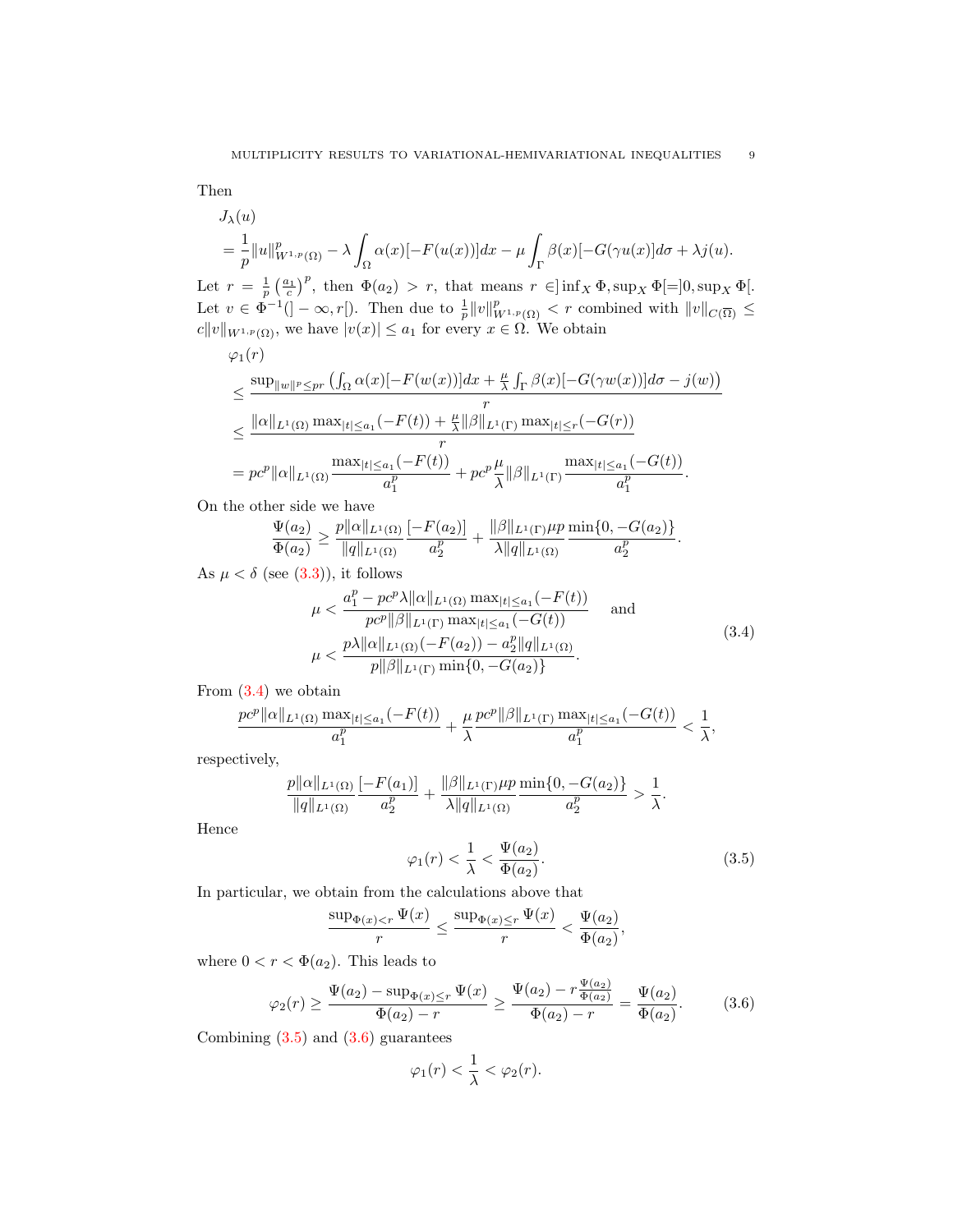Let us now prove that  $J_{\lambda}$  is coercive. Since  $\mu < \overline{\delta}$  and due to (H3), there exists a constant  $k > 0$  such that

$$
\limsup_{|\eta|\to+\infty}\frac{\max_{|t|\leq \eta}(-G(t))}{\eta^p}
$$

Thus, we get an estimate of the form

<span id="page-9-0"></span>
$$
-G(s) \le ks^p + b_1 \quad \forall s \in \mathbb{R},\tag{3.7}
$$

with a non-negative constant  $b_1$ . Putting  $\tau$  fixed such that

$$
0 < \tau < \left(\frac{1}{\max\{\|\alpha\|_{L^1(\Omega)}, \|\beta\|_{L^1(\Gamma)}\} p c^p} - \mu k\right) \frac{1}{\lambda}
$$

yields, with the aid of hypothesis (H2),

<span id="page-9-1"></span>
$$
-F(s) \le \tau s^p + b_2, \quad \forall s \in \mathbb{R}, \tag{3.8}
$$

with  $b_2$  being non-negative. From [\(3.7\)](#page-9-0) and [\(3.8\)](#page-9-1) applied on the functional  $J_\lambda$  it follows, for  $u \in D(j)$  (otherwise we are done),

$$
J_{\lambda}(u) = \Phi(u) - \lambda \Psi(u)
$$
  
\n
$$
\geq \left[ \frac{1}{p} - \lambda \tau c^{p} \max\{ ||\alpha||_{L^{1}(\Omega)}, ||\beta||_{L^{1}(\Gamma)} \} - \mu k c^{p} \max\{ ||\alpha||_{L^{1}(\Omega)}, ||\beta||_{L^{1}(\Gamma)} \} \right]
$$
  
\n
$$
\times ||u||_{W^{1,p}(\Omega)}^{p} - \lambda b_{2} ||\alpha||_{L^{1}(\Omega)} - \mu b_{1} ||\beta||_{L^{1}(\Gamma)},
$$

where

$$
\frac{1}{p} - \lambda \tau c^p \max\{\|\alpha\|_{L^1(\Omega)}, \|\beta\|_{L^1(\Gamma)}\} - \mu k c^p \max\{\|\alpha\|_{L^1(\Omega)}, \|\beta\|_{L^1(\Gamma)}\} > 0.
$$

This proves the coercivity of  $J_{\lambda}$ . In order to prove the Palais-Smale condition for  $J_{\lambda}$ , we have to apply [\[35,](#page-19-6) Proposition 2.3]. Now we are able to apply Theorem [2.1](#page-3-1) obtaining the existence of three distinct critical points of  $J_{\lambda}$  denoted by  $u_1, u_2$  and u<sub>3</sub>. Let  $u := u_1$  be the first critical point of  $J_{\lambda}$ , then one has

$$
(\Phi - \lambda \Upsilon)^{\circ}(u; v - u) + \lambda j(v) - \lambda j(u) \ge 0 \quad \text{ for all } v \in X. \tag{3.9}
$$

Clearly, from [\(3.9\)](#page-9-2) we see at once that  $u \in K$  (otherwise (3.9) fails). Hence it follows

<span id="page-9-4"></span><span id="page-9-3"></span><span id="page-9-2"></span>
$$
(\Phi - \lambda \Upsilon)^{\circ}(u; v - u) \ge 0 \quad \text{for all } v \in K. \tag{3.10}
$$

The left-hand side of  $(3.10)$  can be estimated using  $(2.1)$ 

$$
\Phi'(u; v - u) + \lambda (-\Upsilon)^{\circ}(u; v - u) \ge 0 \quad \text{ for all } v \in K,
$$

which means

$$
\int_{\Omega} |\nabla u(x)|^{p-2} \nabla u(x) \cdot \nabla (v(x) - u(x)) dx \n+ \int_{\Omega} q(x) |u(x)|^{p-2} u(x) (v(x) - u(x)) dx + \lambda (-\Upsilon)^{\circ} (u, v - u) \ge 0,
$$
\n(3.11)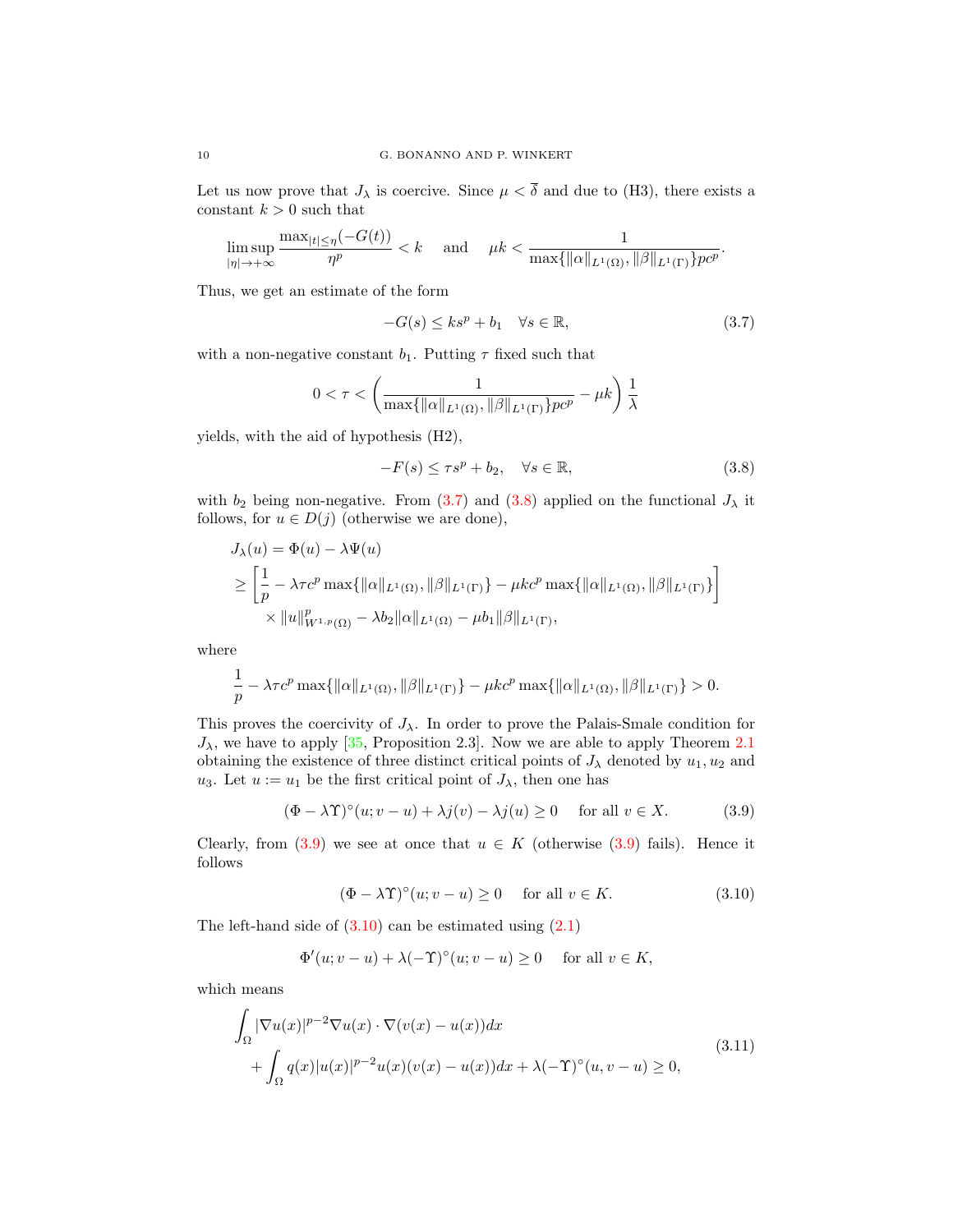for all  $v \in K$ . Applying again [\(2.1\)](#page-2-3) combined with the formula (2) in [\[18,](#page-18-19) p. 77] leads to

$$
\lambda(-\Upsilon)^{\circ}(u;v-u) \leq \lambda \int_{\Omega} \alpha(x) F^{\circ}(u(x);v(x)-u(x)) dx + \mu \int_{\Gamma} \beta(x) G^{\circ}(\gamma u(x); \gamma v(x)-\gamma u(x)) d\sigma.
$$
\n(3.12)

Finally, from  $(3.11)$  and  $(3.12)$  we have

<span id="page-10-0"></span>
$$
\int_{\Omega} |\nabla u(x)|^{p-2} \nabla u(x) \cdot \nabla (v(x) - u(x)) dx
$$
  
+ 
$$
\int_{\Omega} q(x)|u(x)|^{p-2} u(x)(v(x) - u(x)) dx
$$
  
+ 
$$
\lambda \int_{\Omega} \alpha(x) F^{\circ}(u(x); v(x) - u(x)) dx
$$
  
+ 
$$
\mu \int_{\partial \Omega} \beta(x) G^{\circ}(\gamma u(x); \gamma v(x) - \gamma u(x)) d\sigma \ge 0 \text{ for all } v \in K.
$$

This proves that  $u = u_1$  is a solution of our problem [\(1.1\)](#page-0-0). The same calculations can be done for  $u_2$ , respectively  $u_3$ , which completes the proof of the theorem.  $\Box$ 

Let us give a simple example to Theorem [3.1.](#page-7-0)

**Example 3.2.** Let  $N < p \le 11$ , let K be a closed convex subset of  $W^{1,p}(\Omega)$  with  $2 \in K$  and let  $q(x) \equiv \frac{1}{c^p |\Omega|}$  for all  $x \in \Omega$ . We define the function  $f : \mathbb{R} \to \mathbb{R}$  by

$$
f(t) = \begin{cases} 2e^{-t^2}t & \text{if } t < -1 \text{ and } t > 2, \\ -2e^{-t^2}t^{17}(9-t^2) - 1, & \text{if } -1 \le t \le 2. \end{cases}
$$

Putting  $a_1 = 1$  and  $a_2 = 2$  we conclude

$$
\frac{\max_{|t|\leq a_1}[-F(t)]}{a_1^p} = \max_{|t|\leq 1}[e^{-t^2}t^{18} + t] = e^{-1} + 1 < \frac{e^{-2^2}2^{18} + 2}{2^p} = \frac{[-F(a_2)]}{a_2^p}.
$$

Hence, condition (H1) of Theorem [3.1](#page-7-0) is satisfied and (H2) is obviously true. Let  $g : \mathbb{R} \to \mathbb{R}$  be defined by

$$
g(t) = \begin{cases} -t^q & \text{if } t \le 0, \\ -2t^q & \text{if } t > 0 \end{cases}
$$

with  $q < p-1$ . Then, assumption (H3) is also fulfilled. The application of Theorem [3.1](#page-7-0) yields the existence of three nontrivial solutions to  $(1.1)$ .

Let us now show a special version of Theorem [3.1](#page-7-0) when  $K$  is a ball. First, we show that every solution of  $(1.1)$  is non-negative provided the functions f and g are non-positive along with the assumption that the closed convex set  $K$  has partially lattice structure.

<span id="page-10-1"></span>**Proposition 3.3.** Let  $p > N$  and assume that  $f(t) \leq 0$  and  $g(t) \leq 0$  for almost all  $t \in \mathbb{R}$ . Let  $u \in K$  be a solution of  $(1.1)$  such that  $u^+ = \max\{u, 0\} \in K$ . Then,  $u(x) \geq 0$  for all  $x \in \Omega$ .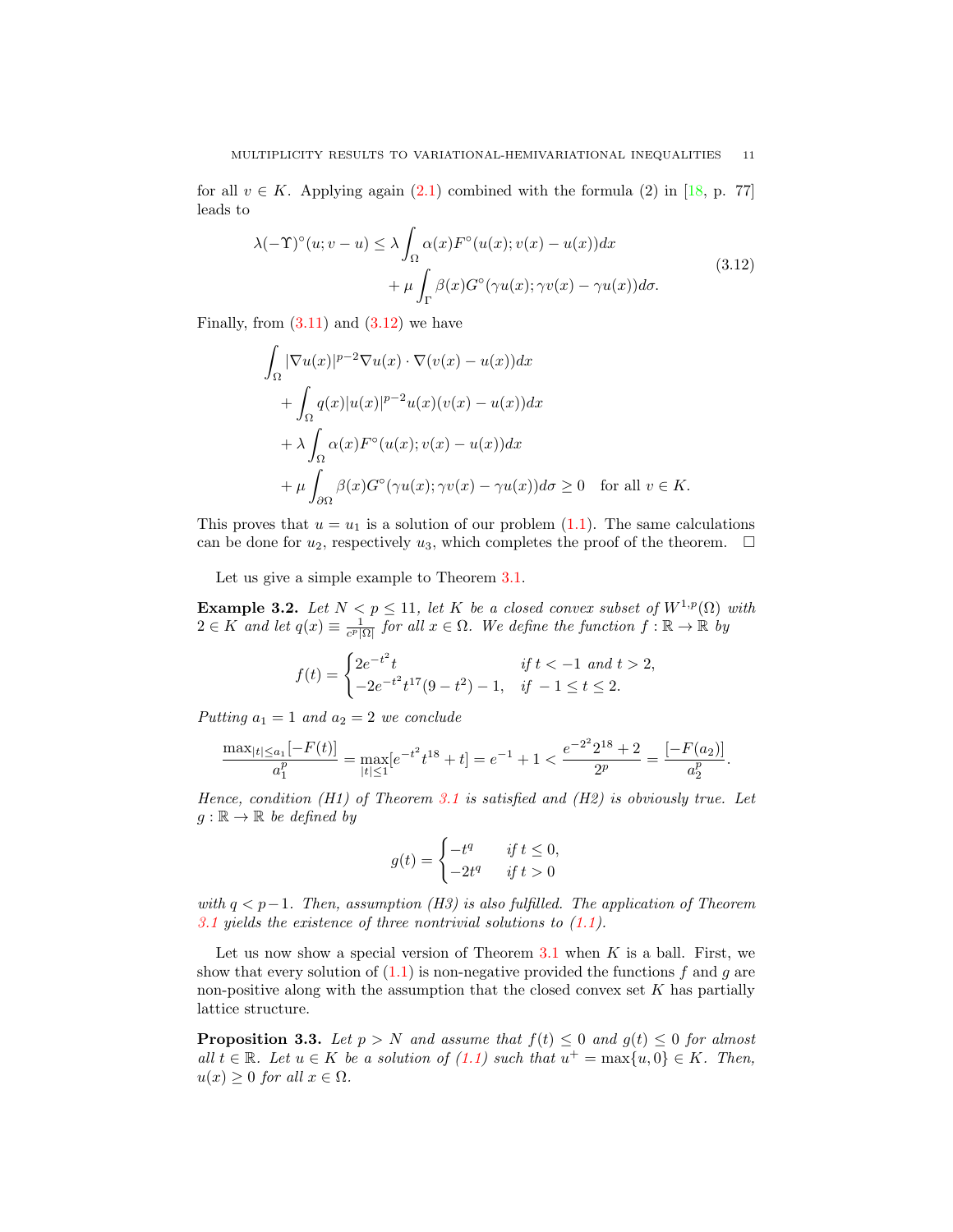*Proof.* Let  $u \in K \subset W^{1,p}(\Omega)$  be a solution of  $(1.1)$ . Since f and g are non-positive, it is clear that F and G are non-increasing. Hence, we have  $F^{\circ}(\xi; \eta - \xi) \leq 0$  and  $G^{\circ}(\xi; \eta - \xi) \leq 0$  for all  $\xi, \eta \in \mathbb{R}$  satisfying  $\eta - \xi \geq 0$ . Therefore, for all  $v \in K$  such that  $v(x) - u(x) \geq 0$  for all  $x \in \Omega$ , it follows

$$
\int_{\Omega} \lambda \alpha(x) F^{\circ}(u(x); v(x) - u(x)) dx \le 0,
$$
  

$$
\int_{\Gamma} \mu \beta(x) G^{\circ}(\gamma u(x); \gamma v(x) - \gamma u(x)) d\sigma \le 0.
$$

Applying this to [\(1.1\)](#page-0-0) yields

$$
\int_{\Omega} |\nabla u(x)|^{p-2} \nabla u(x) \cdot \nabla (v(x) - u(x)) dx
$$
  
+ 
$$
\int_{\Omega} q(x) |u(x)|^{p-2} u(x) (v(x) - u(x)) dx \ge 0,
$$

for all  $v \in K$  such that  $v(x) - u(x) \geq 0$  for all  $x \in \Omega$ .

Now, let  $A := \{x \in \Omega : u(x) < 0\}$ . Since  $u^+(x) \ge u(x)$  for all  $x \in \Omega$  and thanks to  $u^+ \in K$ , we may choose  $v = u^+ \in K$  as test function to derive

$$
-\int_A |\nabla(u(x))|^p dx - \int_A q(x)|u(x)|^p dx \ge 0,
$$

meaning

$$
||u||_{W^{1,p}(A)} \leq 0.
$$

This proves the non-negativity of  $u$ .

<span id="page-11-2"></span>**Remark 3.4.** Note that if K is the ball  $B(0, M)$  with center 0 and radius  $M > 0$ it clearly holds  $u^+ \in K$  which can be easily seen from the estimate  $|u^+(x)| \leq |u(x)|$ for all  $x \in \Omega$ .

Next, suppose the existence of three positive constants  $a_1, a_2$ , and  $a_3$  such that

$$
\frac{[-F(a_1)]}{a_1^p} < \frac{2}{3c^p \|q\|_{L^1(\Omega)}} \frac{[-F(a_2)]}{a_2^p}, \qquad \frac{[-F(a_3)]}{a_3^p} < \frac{1}{3c^p \|q\|_{L^1(\Omega)}} \frac{[-F(a_2)]}{a_2^p}.
$$

Taking

$$
\Lambda = \left] \frac{3||q||_{L^{1}(\Omega)}}{2p||\alpha||_{L^{1}(\Omega)}} \frac{a_{2}^{p}}{[-F(a_{2})]},
$$
  

$$
\min \left\{ \frac{1}{pc^{p}||\alpha||_{L^{1}(\Omega)}} \frac{a_{1}^{p}}{[-F(a_{1})]}, \frac{1}{pc^{p}||\alpha||_{L^{1}(\Omega)}} \frac{a_{3}^{p}}{2[-F(a_{3})]} \right\} \right[
$$
(3.13)

we see that  $\Lambda$  is non-empty. Let  $\lambda \in \Lambda$  and put the number

$$
\delta = \min \left\{ \frac{a_1^p - \lambda pc^p ||\alpha||_{L^1(\Omega)} [-F(a_1)]}{pc^p ||\beta||_{L^1(\Gamma)} [-G(a_1)]}, \frac{a_3^p - \lambda 2pc^p ||\alpha||_{L^1(\Omega)} [-F(a_3)]}{2pc^p ||\beta||_{L^1(\Gamma)} [-G(a_3)]} \right\},
$$
\n(3.14)

which is obviously positive. If K is the ball  $B(0, M)$ , we have the following result.

<span id="page-11-1"></span><span id="page-11-0"></span>
$$
\qquad \qquad \Box
$$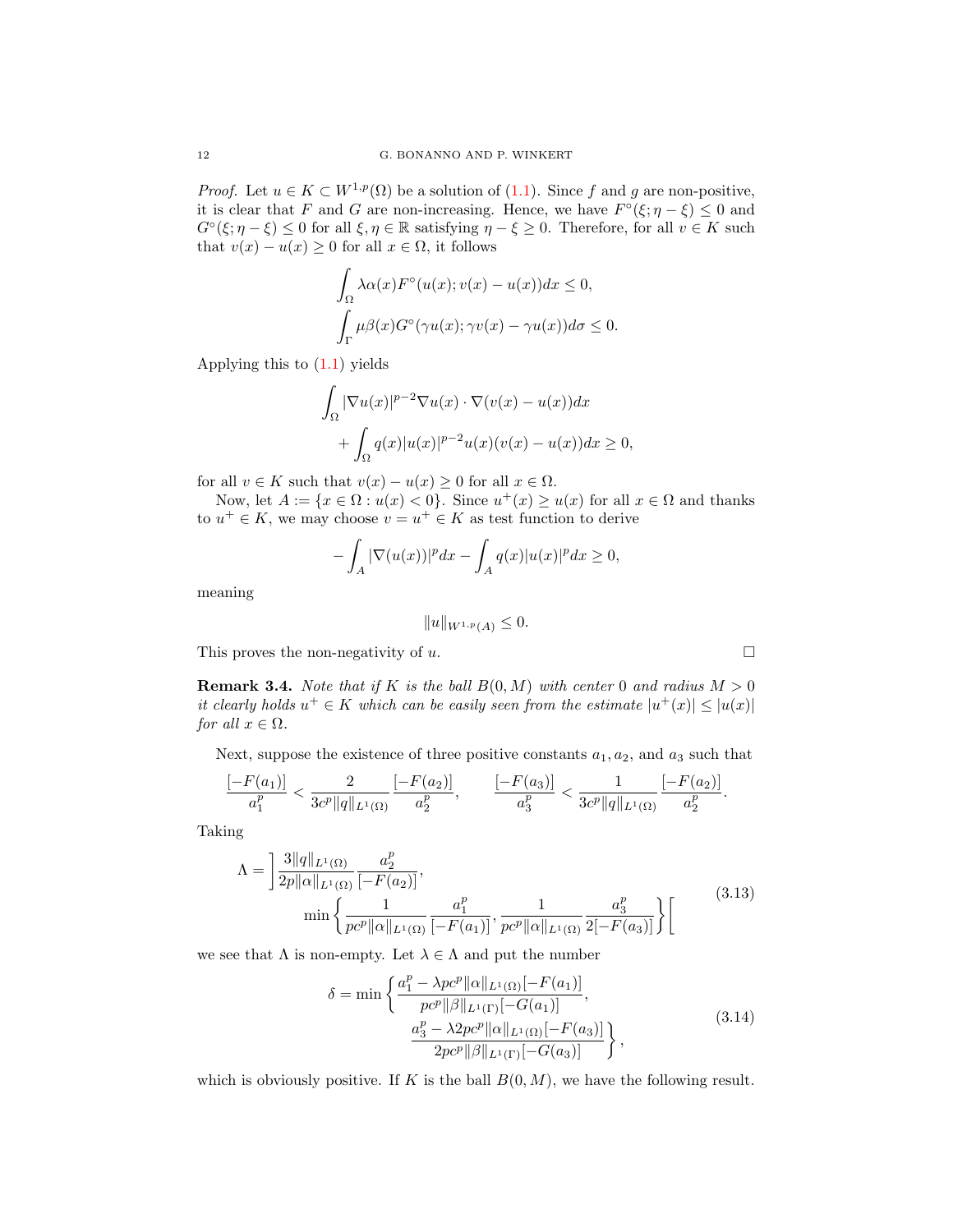<span id="page-12-3"></span>**Theorem 3.5.** Let  $K = B(0, M)$  and let  $\alpha \in L^1(\Omega), \beta \in L^1(\Gamma)$  be two non-negative and non-zero functions. Let  $f : \mathbb{R} \to \mathbb{R}$  be a locally essentially bounded function such that  $f(t) \leq 0$  for a.a.  $t \in \mathbb{R}$ . Put  $F(\xi) = \int_0^{\xi} f(t) dt$  for every  $\xi \in \mathbb{R}$  and suppose that

(H1) 
$$
\frac{[-F(a_1)]}{a_1^p} < \frac{2}{3c^p ||q||_{L^1(\Omega)}} \frac{[-F(a_2)]}{a_2^p};
$$
  
(H2) 
$$
\frac{[-F(a_3)]}{a_3^p} < \frac{1}{3c^p ||q||_{L^1(\Omega)}} \frac{[-F(a_2)]}{a_2^p}
$$

with positive constants  $a_1, a_2$  and  $a_3$  satisfying

<span id="page-12-2"></span>
$$
2^{\frac{1}{p}}a_1 < c \|q\|_{L^1(\Omega)}^{\frac{1}{p}}a_2 < \frac{1}{2^{\frac{1}{p}}}a_3,\tag{3.15}
$$

with  $a_2 \in K$  and  $a_3 \leq c ||q||_{L^1(\Omega)}^{\frac{1}{p}} M$ .

Then, for each  $\lambda \in \Lambda$ , where  $\Lambda$  is defined in [\(3.13\)](#page-11-0), and for each locally essentially bounded function  $g : \mathbb{R} \to \mathbb{R}$  such that  $g(t) \leq 0$  for a.a.  $x \in \mathbb{R}$  and with  $G(\xi) :=$  $\int_0^{\xi} g(t)dt$  for every  $\xi \in \mathbb{R}$ , there exists  $\delta > 0$  given by  $(3.14)$  such that for each  $\mu \in [0,\delta[,$  problem  $(1.1)$  has at least three distinct solutions  $u_i$   $(i=1,2,3)$  satisfying  $0 \le u_i(x) < a_3$  for all  $x \in \Omega$  and all  $i \in \{1,2,3\}.$ 

Proof. The ideas of the proof are mainly based on the proof of Theorem [3.1](#page-7-0) with the difference that we want to apply Theorem [2.2](#page-5-1) instead of Theorem [2.1.](#page-3-1) Let  $\Phi$ , j,  $\Upsilon$ ,  $\Psi$  and  $J_{\lambda}$  as in the proof of Theorem [3.1](#page-7-0) and let  $r_1 = \frac{1}{p} \left( \frac{a_1}{c} \right)^p$ . Then we conclude

$$
\frac{\sup_{u\in\Phi^{-1}(]-\infty,r_1[)}\Upsilon(u)}{r_1}\leq pc^p\|\alpha\|_{L^1(\Omega)}\frac{[-F(a_1)]}{a_1^p}+pc^p\frac{\mu}{\lambda}\|\beta\|_{L^1(\Gamma)}\frac{[-G(a_1)]}{a_1^p}.
$$

On the other side, for  $r_2 = \frac{1}{p} \left(\frac{a_3}{c}\right)^p$  we obtain

$$
\frac{\sup_{u\in\Phi^{-1}(]-\infty,r_2[)}\Upsilon(u)}{r_2}\le pc^p\|\alpha\|_{L^1(\Omega)}\frac{[-F(a_3)]}{a_3^p}+pc^p\frac{\mu}{\lambda}\|\beta\|_{L^1(\Gamma)}\frac{[-G(a_3)]}{a_3^p}.
$$

By assumption we have  $\mu < \delta$  which results in

$$
\mu<\frac{a_1^p-\lambda pc^p\|\alpha\|_{L^1(\Omega)}[-F(a_1)]}{pc^p\|\beta\|_{L^1(\Gamma)}[-G(a_1)]}\quad\text{and}\quad\mu<\frac{a_3^p-\lambda 2pc^p\|\alpha\|_{L^1(\Omega)}[-F(a_3)]}{2pc^p\|\beta\|_{L^1(\Gamma)}[-G(a_3)]}.
$$

Combining these estimates above yields

$$
\frac{\sup_{u\in\Phi^{-1}(]-\infty,r_1[)}\Upsilon(u)}{r_1} < \frac{1}{\lambda} \qquad \text{and} \qquad \frac{\sup_{u\in\Phi^{-1}(]-\infty,r_2[)}\Upsilon(u)}{\frac{r_2}{2}} < \frac{1}{\lambda}. \tag{3.16}
$$

We observe that

<span id="page-12-0"></span>
$$
\frac{\Upsilon(a_2)}{\Phi(a_2)} \ge \frac{p||\alpha||_{L^1(\Omega)}}{||q||_{L^1(\Omega)}} \frac{[-F(a_2)]}{a_2^p}.
$$

Furthermore, since  $\lambda \in \Lambda$ , we have

$$
\frac{3\|q\|_{L^1(\Omega)}}{2p\|\alpha\|_{L^1(\Omega)}}\frac{a_2^p}{[-F(a_2)]}<\lambda.
$$

Hence, it follows

<span id="page-12-1"></span>
$$
\frac{2}{3} \frac{\Upsilon(a_2)}{\Phi(a_2)} > \frac{1}{\lambda}.\tag{3.17}
$$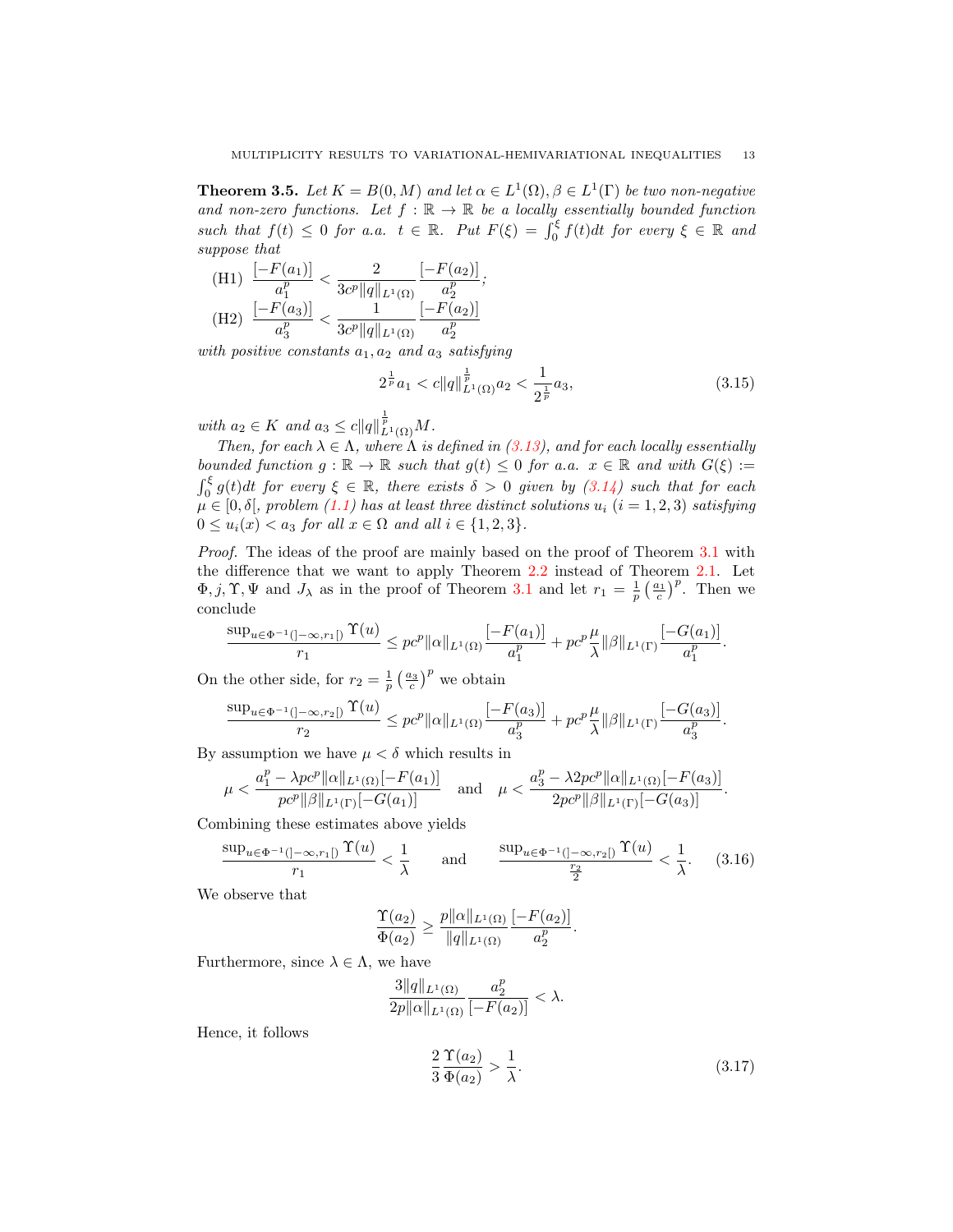Now, we see that from  $(3.16)$  and  $(3.17)$  the estimates in  $(2.7)$  and  $(2.8)$ , respectively, are satisfied. Taking into account [\(3.15\)](#page-12-2) a simple calculation leads to

$$
2r_1 < \Phi(a_2) < \frac{r_2}{2}.
$$

Let  $u \in \partial K$ , then, due to  $a_3 \leq c ||q||^{\frac{1}{p}}_{L^1(\Omega)}M$ , we have

$$
\Phi(u)=\frac{1}{p}M^p\|q\|_{L^1(\Omega)}\geq \frac{1}{p}\left(\frac{a_3}{c}\right)^p=r_2.
$$

Now we may apply Theorem [2.2](#page-5-1) obtaining the existence of three distinct critical points  $u_i \in K$   $(i = 1, 2, 3)$  of  $J_\lambda$  satisfying  $\Phi(u_i) < r_2$  for all  $x \in \Omega$  and  $i = 1, 2, 3$ . Similar to the proof of Theorem [3.1](#page-7-0) it can be easily shown that these critical points are solutions of our original problem [\(1.1\)](#page-0-0). Thanks to Proposition [3.3](#page-10-1) and Remark [3.4](#page-11-2) we conclude that these solutions are non-negative and owing to the embedding  $W^{1,p}(\Omega) \hookrightarrow C(\overline{\Omega})$ , we see that  $u_i(x) < a_3$  is satisfied for all  $x \in \Omega$  and for  $i = 1, 2, 3$ . This completes the proof of the theorem.

We close this section with an application of Theorem [3.5.](#page-12-3)

**Example 3.6.** Let  $p > N$  with  $p \ge 2$  and denote by  $K = B(0, M)$  the ball with center zero and radius  $M \geq 4$  while  $q(x) \equiv \frac{1}{c^p |\Omega|}$  for all  $x \in \Omega$ . Further, let  $g : \mathbb{R} \to \mathbb{R}$  be a non-positive, locally essentially bounded function and let  $f : \mathbb{R} \to \mathbb{R}$ be defined through

$$
f(t) = \begin{cases} -h(t) & \text{if } t < 0 \text{ and } t \ge 4, \\ -1 & \text{if } 0 \le t < 1 \text{ and } 2 \le t < 4, \\ -3 \cdot 2^{2p} t^2 & \text{if } 1 \le t < 2, \end{cases}
$$

with a non-negative, locally essentially bounded function  $h : \mathbb{R} \to \mathbb{R}$ . Put

$$
a_1 = 1, \quad a_2 = 2, \quad a_3 = 4,
$$

then we have

$$
2^{\frac{1}{p}}a_1 < c \|q\|_{L^1(\Omega)}^{\frac{1}{p}}a_2 < \frac{1}{2^{\frac{1}{p}}}a_3, \qquad a_3 \leq c \|q\|_{L^1(\Omega)}^{\frac{1}{p}}M \qquad \text{and} \qquad a_2 \in K.
$$

A simple calculation shows

$$
\frac{[-F(a_1)]}{a_1^p} = \frac{-\int_0^{a_1} -1dt}{a_1^p} = a_1 = 1,
$$
\n
$$
\frac{[-F(a_2)]}{a_2^p} = \frac{\int_0^{a_1} 1dt + \int_{a_1}^{a_2} 3 \cdot 2^{2p} t^2 dt}{a_2^p} = \frac{1 + 2^{2p}(2^3 - 1)}{2^p} = 7 \cdot 2^p + 2^{-p},
$$
\n
$$
\frac{[-F(a_3)]}{a_3^p} = \frac{\int_0^{a_1} 1dt + \int_{a_1}^{a_2} 3 \cdot 2^{2p} t^2 dt + \int_{a_2}^{a_3} 1dt}{a_3^p}
$$
\n
$$
= \frac{1 + 2^{2p}(2^3 - 1) + (4 - 2)}{4^p} = 2^{-2p} + 9.
$$

Hence, due to  $p \geq 2$ , it results in

$$
\frac{[-F(a_1)]}{a_1^p} = 1 < \frac{14}{3}2^p + \frac{2}{3}2^{-p} = \frac{2}{3} \frac{[-F(a_2)]}{a_2^p},
$$
\n
$$
\frac{[-F(a_3)]}{a_3^p} = 2^{-2p} + 9 < \frac{7}{3} \cdot 2^p + \frac{1}{3}2^{-p} = \frac{1}{3} \frac{[-F(a_2)]}{a_2^p}
$$

.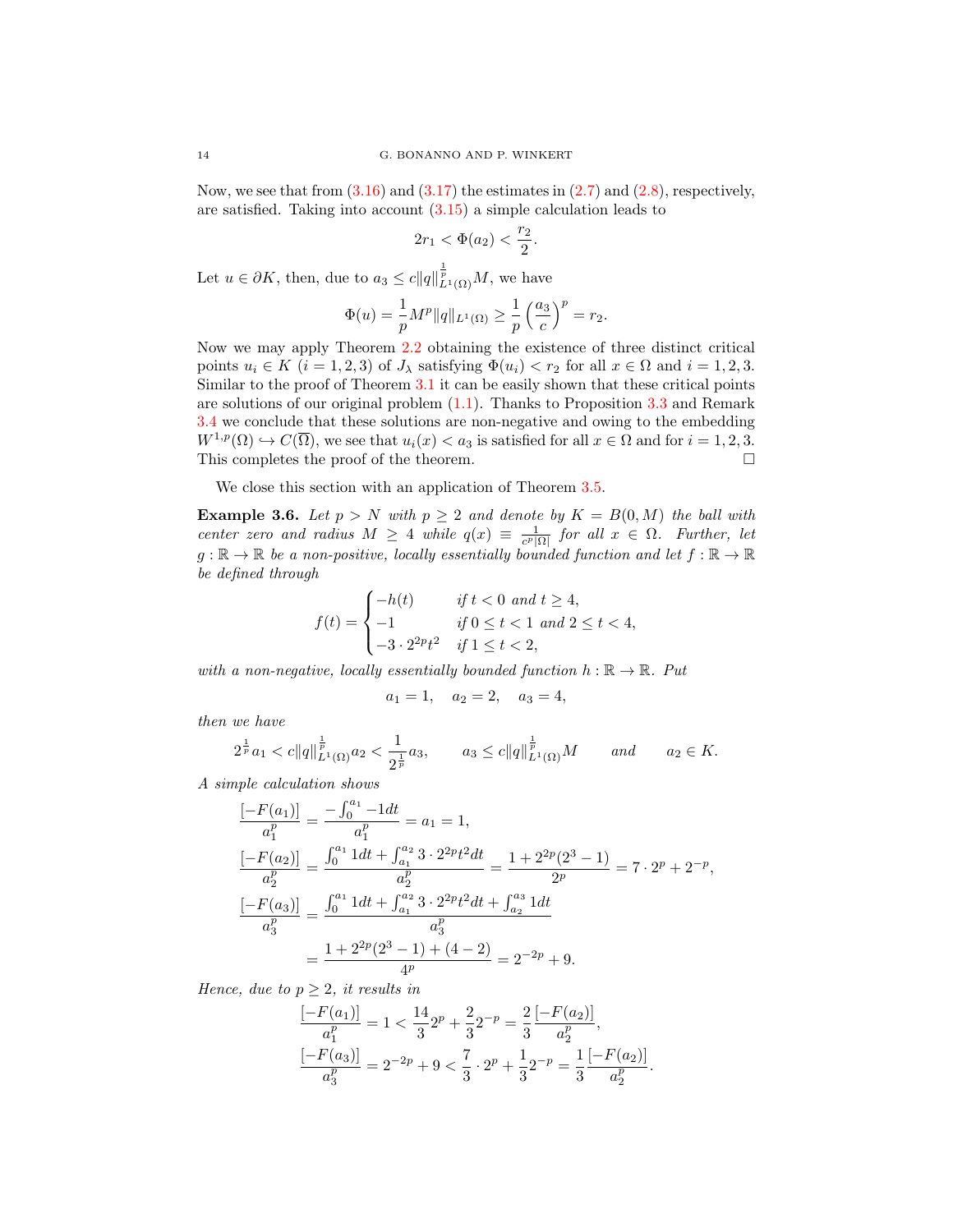Now we may apply Theorem [3.5](#page-12-3) to obtain the existence of three distinct solutions  $u_i$  $(i = 1, 2, 3)$  to problem [\(1.1\)](#page-0-0) which are bounded through  $0 \le u_i(x) < 4$  for  $i = 1, 2, 3$ .

# 4. THE CASE  $p \leq N$

<span id="page-14-0"></span>In this section we study the case  $p \leq N$ . From now on it is supposed that  $\alpha \in L^{\infty}(\Omega)$ ,  $\beta \in L^{\infty}(\Gamma)$  and there exist constants  $b_1, b_2 \geq 0$  such that

<span id="page-14-1"></span>
$$
|f(t)| \le b_1 + b_2 |t|^{s-1} \tag{4.1}
$$

for all  $t \in \mathbb{R}$  while  $s \in \left]1, \frac{Np}{N-p}\right[$  if  $p < N$  as well as  $s \in ]1, +\infty[$  if  $p = N$ . Thanks to the Sobolev embedding and the trace embedding there are positive constants  $c_s$ and C satisfying

<span id="page-14-5"></span><span id="page-14-2"></span>
$$
||u||_{L^{s}(\Omega)} \leq c_s ||u||_{W^{1,p}(\Omega)},
$$
  
\n
$$
||u||_{L^{p}(\Gamma)} \leq C ||u||_{W^{1,p}(\Omega)}
$$
\n(4.2)

for all  $u \in W^{1,p}(\Omega)$ . Applying the constants  $b_1, b_2$  from  $(4.1)$  along with the constants  $c_1$  and  $c_s$  in  $(4.2)$  we put

$$
K_1 := \|\alpha\|_{L^{\infty}(\Omega)} b_1 c_1 p^{\frac{1}{p}}, \quad K_2 := \|\alpha\|_{L^{\infty}(\Omega)} b_2 c_s^s \frac{p^{\frac{s}{p}}}{s}.
$$
 (4.3)

Now we assume there are two constants  $a_1, a_2 > 0$  fulfilling  $a_1 < \left(\frac{\|q\|_{L^1(\Omega)}}{p}\right)^{\frac{1}{p}} a_2$ with  $a_2 \in K$  such that

$$
K_{1}\frac{1}{a_{1}^{p-1}} + K_{2}a_{1}^{s-p} < \frac{p||\alpha||_{L^{1}(\Omega)}}{||q||_{L^{1}(\Omega)}} \frac{[-F(a_{2})]}{a_{2}^{p}}.\tag{4.4}
$$

Due to  $(4.4)$  we see at once that

$$
\widetilde{\Lambda} := \left[ \frac{\|q\|_{L^1(\Omega)}}{p\|\alpha\|_{L^1(\Omega)}} \frac{a_2^p}{[-F(a_2)]}, \frac{1}{K_1 \frac{1}{a_1^{p-1}} + K_2 a_1^{s-p}} \right[
$$

is non-empty.

Furthermore, let  $g : \mathbb{R} \to \mathbb{R}$  be a locally essentially bounded function and set  $G(\xi) = \int_0^{\xi} g(t)dt$  for  $\xi \in \mathbb{R}$ . We suppose that

<span id="page-14-4"></span><span id="page-14-3"></span>
$$
[-G(\xi)] \le b_3 |\xi|^p
$$

for all  $\xi \in \mathbb{R}$  with  $b_3$  being a non-negative constant. Similar to the case  $p > N$  we put

$$
\delta := \min \left\{ \frac{1 - \lambda \left( K_1 \frac{1}{a_1^{p-1}} + K_2 a_1^{s-p} \right)}{\|\beta\|_{L^\infty(\Gamma)} b_3 C^p p}, \frac{1 - \lambda \left( \frac{p \|\alpha\|_{L^1(\Omega)}}{\|q\|_{L^1(\Omega)}} \frac{[-F(a_2)]}{a_2^p} \right)}{\frac{p \|\beta\|_{L^1(\Gamma)}}{\|q\|_{L^1(\Omega)}} \frac{\min\{0, -G(a_2)\}}{a_2^p}} \right\},
$$
\n
$$
\tilde{\delta} = \frac{1}{\max \{ \|\alpha\|_{L^\infty(\Omega)}, \|\beta\|_{L^\infty(\Gamma)} \} p c_p^p b_3},
$$
\n
$$
\overline{\delta} := \min \left\{ \delta, \tilde{\delta} \right\}, \tag{4.5}
$$

with  $\lambda \in \widetilde{\Lambda}$ .

Now we can formulate the main result in this section.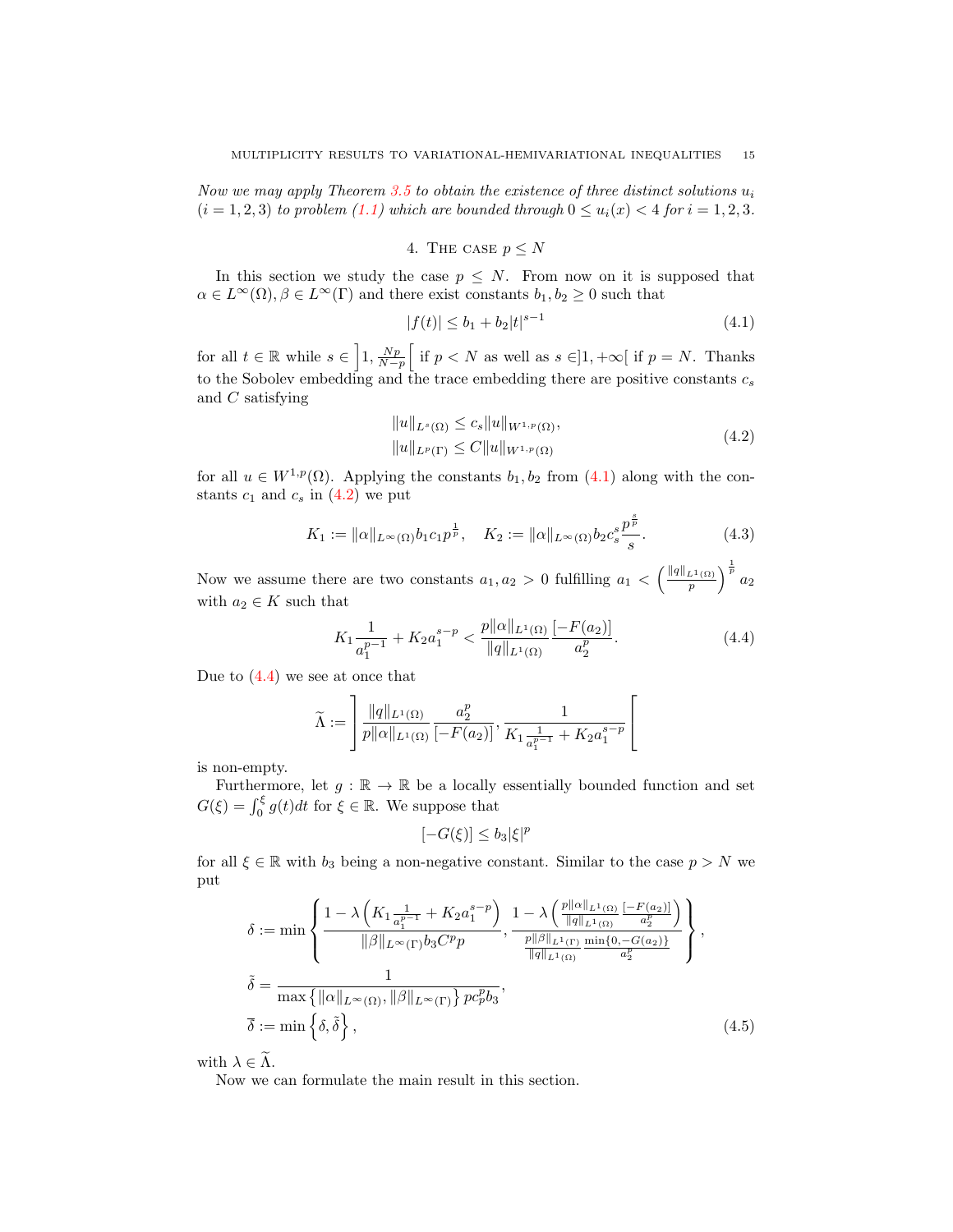<span id="page-15-0"></span>**Theorem 4.1.** Let  $\alpha \in L^{\infty}(\Omega)$ ,  $\beta \in L^{\infty}(\Gamma)$  be two non-negative, non-zero functions and let  $f : \mathbb{R} \to \mathbb{R}$  be a locally essentially bounded function satisfying the subcritical growth in [\(4.1\)](#page-14-1). Put  $F(\xi) = \int_0^{\xi} f(t)dt$  for all  $\xi \in \mathbb{R}$  and suppose that

(H1)  $K_1 \frac{1}{n}$  $\frac{1}{a_1^{p-1}} + K_2 a_1^{s-p} < \frac{p||\alpha||_{L^1(\Omega)}}{||q||_{L^1(\Omega)}}$ 1  $||q||_{L^1(\Omega)}$  $[-F(a_2)]$  $\frac{a_2^{(2)}-1}{a_2^{p}}$  with positive constants  $a_1, a_2$  satisfying  $a_1 < \left(\frac{\|q\|_{L^1(\Omega)}}{p}\right)^{\frac{1}{p}} a_2$  and  $a_2 \in K$ ; (H2) lim sup |ξ|→+∞  $[-F(\xi)]$  $\frac{1}{|\xi|^p} \leq 0.$ 

Then, for each  $\lambda \in \widetilde{\lambda}$  and for each locally essentially bounded function  $g : \mathbb{R} \to \mathbb{R}$ whose potential  $G(\xi) = \int_0^{\xi} g(t)dt, \xi \in \mathbb{R}$ , fulfills

(H3)  $[-G(\xi)] \leq b_3 |\xi|^p$  for all  $\xi \in \mathbb{R}$  with  $b_3$  being non-negative,

there exists  $\overline{\delta}$  stated in [\(4.5\)](#page-14-4) such that, for each  $\mu \in [0, \overline{\delta}],$  problem [\(1.1\)](#page-0-0) possesses at least three distinct solutions.

Proof. Similar to the proof of Theorem [3.1](#page-7-0) we are going to apply Theorem [2.1](#page-3-1) getting the assertion. Let  $\lambda, \mu$  and g be fixed satisfying the assumptions and as before, let  $X := W^{1,p}(\Omega)$  be endowed with the norm  $\|\cdot\|_{W^{1,p}(\Omega)}$  given in [\(2.9\)](#page-6-3). Now, we set again, for any  $u \in X$ ,

$$
\Phi(u) := \frac{1}{p} ||u||_{W^{1,p}(\Omega)}^p, \qquad j(u) = \begin{cases} 0, & \text{if } u \in K, \\ +\infty, & \text{otherwise,} \end{cases}
$$

$$
\Upsilon(u) = \int_{\Omega} \alpha(x) [-F(u(x))] dx + \frac{\mu}{\lambda} \int_{\Gamma} \beta(x) [-G(\gamma u(x)] d\sigma,
$$

$$
\Psi(u) := \Upsilon(u) - j(u), \qquad J_{\lambda}(u) := \Phi(u) - \lambda \Psi(u)
$$

leading to

$$
J_{\lambda}(u)
$$
  
=  $\frac{1}{p} ||u||_{W^{1,p}(\Omega)}^p - \lambda \int_{\Omega} \alpha(x) [-F(u(x))] dx - \mu \int_{\Gamma} \beta(x) [-G(\gamma u(x)] d\sigma + \lambda j(u)].$ 

First, we observe that

$$
\varphi_1(r) \le \frac{\sup_{\Phi(u) < r} \Upsilon(u)}{r}.
$$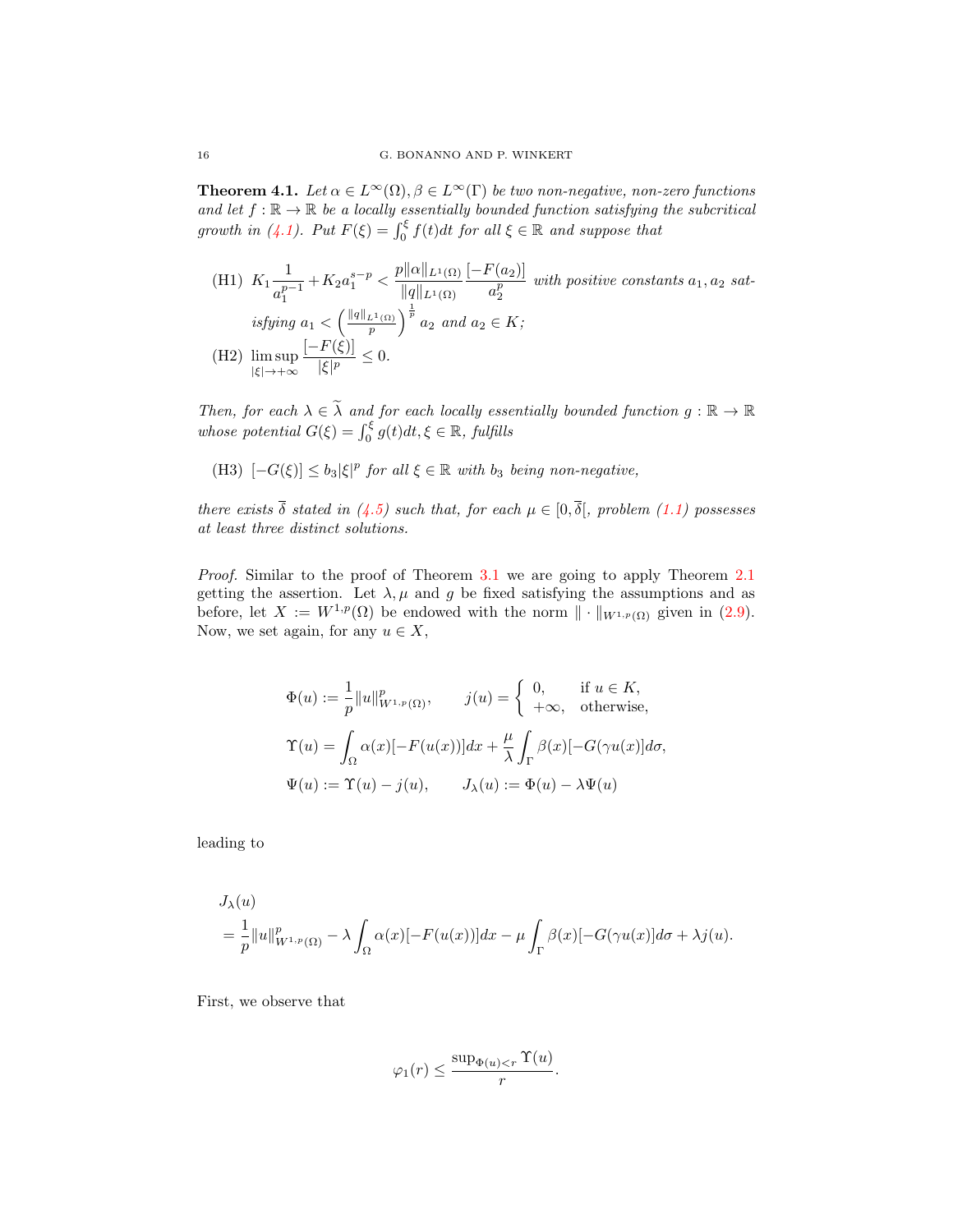With the aid of assumption  $(H3)$  along with the subcritical growth on  $f$  and the embeddings in  $(4.2)$ , we may estimate  $\Upsilon$  through

$$
\begin{split}\n\Upsilon(u) \\
&= \int_{\Omega} \alpha(x) [-F(u(x))] dx + \frac{\mu}{\lambda} \int_{\Gamma} \beta(x) [-G(\gamma u(x)] d\sigma \\
&\leq ||\alpha||_{L^{\infty}(\Omega)} b_1 ||u||_{L^1(\Omega)} + ||\alpha||_{L^{\infty}(\Omega)} \frac{b_2}{s} ||u||_{L^s(\Omega)}^s + \frac{\mu}{\lambda} ||\beta||_{L^{\infty}(\Gamma)} b_3 ||\gamma u||_{L^p(\Gamma)}^p \\
&\leq ||\alpha||_{L^{\infty}(\Omega)} b_1 c_1 ||u||_{W^{1,p}(\Omega)} + ||\alpha||_{L^{\infty}(\Omega)} \frac{b_2}{s} c_s^s ||u||_{W^{1,p}(\Omega)}^s \\
&\quad + \frac{\mu}{\lambda} ||\beta||_{L^{\infty}(\Gamma)} b_3 C^p ||u||_{W^{1,p}(\Omega)}^p \\
&\leq \frac{K_1}{p^{\frac{1}{p}}} ||u||_{W^{1,p}(\Omega)} + \frac{K_2}{p^{\frac{s}{p}}} ||u||_{W^{1,p}(\Omega)}^s + \frac{\mu}{\lambda} ||\beta||_{L^{\infty}(\Gamma)} b_3 C^p ||u||_{W^{1,p}(\Omega)}^p.\n\end{split}
$$

Since  $\Phi(u) < r$  is equivalent to  $||u||_{W^{1,p}(\Omega)} < (pr)^{\frac{1}{p}}$ , we obtain, by setting  $r = a_1^p$ ,

$$
\varphi_1(r) \le \frac{K_1 r^{\frac{1}{p}} + K_2 r^{\frac{s}{p}} + \frac{\mu}{\lambda} ||\beta||_{L^{\infty}(\Gamma)} b_3 C^p r p}{r}
$$
  
=  $K_1 \frac{1}{a_1^{p-1}} + K_2 a_1^{s-p} + \frac{\mu}{\lambda} ||\beta||_{L^{\infty}(\Gamma)} b_3 C^p p.$ 

On the other hand, we have

$$
\frac{\Psi(a_2)}{\Phi(a_2)} \geq \frac{p\|\alpha\|_{L^1(\Omega)}}{\|q\|_{L^1(\Omega)}} \frac{[-F(a_2)]}{a_2^p} + \frac{p\|\beta\|_{L^1(\Gamma)}}{\|q\|_{L^1(\Omega)}} \frac{\mu}{\lambda} \frac{\min\{0, -G(a_2)\}}{a_2^p}.
$$

Then, since  $\mu < \delta$ , there holds

$$
\mu < \frac{1 - \lambda \left( K_1 \frac{1}{a_1^{p-1}} + K_2 a_1^{s-p} \right)}{\|\beta\|_{L^{\infty}(\Gamma)} b_3 C^p p} \quad \text{and} \quad \mu < \frac{1 - \lambda \left( \frac{p ||\alpha||_{L^1(\Omega)}}{||q||_{L^1(\Omega)}} \frac{[-F(a_2)]}{a_2^p} \right)}{\frac{p ||\beta||_{L^1(\Gamma)}}{||q||_{L^1(\Omega)}} \frac{\min\{0, -G(a_2)\}}{a_2^p}}.
$$

This yields

$$
K_{1}\frac{1}{a_{1}^{p-1}}+K_{2}a_{1}^{s-p}+\frac{\mu}{\lambda}\|\beta\|_{L^{\infty}(\Gamma)}b_{3}C^{p}p<\frac{1}{\lambda},
$$

and

$$
\frac{p||\alpha||_{L^1(\Omega)}}{||q||_{L^1(\Omega)}} \frac{[-F(a_2)]}{a_2^p} + \frac{p||\beta||_{L^1(\Gamma)}}{||q||_{L^1(\Omega)}} \frac{\mu}{\lambda} \frac{\min\{0, -G(a_2)\}}{a_2^p} > \frac{1}{\lambda}.
$$

Finally, from the estimates above, we conclude

$$
\varphi_1(r) < \frac{1}{\lambda} < \frac{\Psi(a_2)}{\Phi(a_2)}.
$$

As already mentioned in the proof of Theorem [3.1,](#page-7-0) it holds, in particular,

$$
\frac{\sup_{\Phi(x)
$$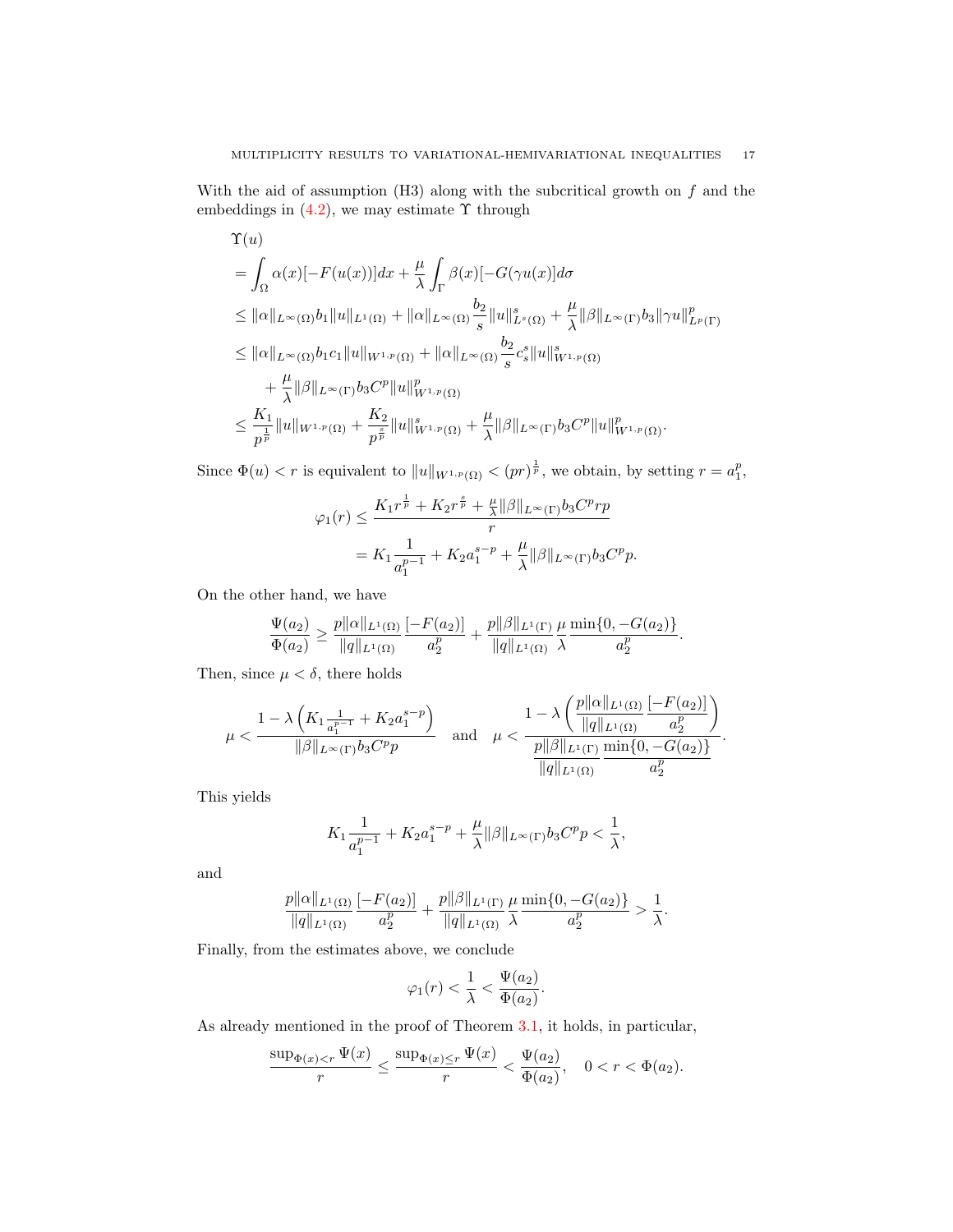Thus, we derive

$$
\varphi_2(r) \ge \frac{\Psi(a_2) - \sup_{\Phi(x) \le r} \Psi(x)}{\Phi(a_2) - r} \ge \frac{\Psi(a_2) - r \frac{\Psi(a_2)}{\Phi(a_2)}}{\Phi(a_2) - r} = \frac{\Psi(a_2)}{\Phi(a_2)}.
$$

Combining these estimates yields

$$
\varphi_1(r) < \frac{1}{\lambda} < \varphi_2(r).
$$

Finally, we note that the functional  $J_{\lambda}$  is coercive and satisfies the Palais-Smale condition (cf. the proof of Theorem [3.1\)](#page-7-0). Hence, the assumptions of Theorem [2.1](#page-3-1) are satisfied which ensures the existence of three distinct critical points of  $J_{\lambda}$ . That these critical points are solutions of  $(1.1)$  can be shown using the same arguments as in the end of the proof of Theorem [3.1.](#page-7-0) That finishes the proof of the theorem.  $\Box$ 

We conclude with an application of Theorem [4.1.](#page-15-0)

**Example 4.2.** Let m be a positive constant specified later and let  $s \in \left[1, \frac{Np}{N-p}\right]$  if  $p < N$  as well as  $s \in ]1, +\infty[$  if  $p = N$ . We define the functions  $f : \mathbb{R} \to \mathbb{R}$  and  $g : \mathbb{R} \to \mathbb{R}$  through

<span id="page-17-1"></span>
$$
f(t) = \begin{cases} -\tilde{C} & \text{if } t < 0, \\ -1 - |t|^{s-1} & \text{if } 0 \le t \le m, \\ -\frac{(1+m^2)(1+m^{s-1})}{1+t^2} & \text{if } t > m, \end{cases} \tag{4.6}
$$
\n
$$
g(t) = \begin{cases} -|t|^{p-1} & \text{if } t \le 1, \\ -2|t|^{p-1} & \text{if } t > 1, \end{cases}
$$

with  $\tilde{C}$  being a positive constant. Hence, for every constant  $m > 0$ , the mapping f fulfills the subcritical growth in [\(4.1\)](#page-14-1) with  $b_1 = \max\{1, \tilde{C}\}\$  and  $b_2 = 1$ . With the aid of these constants we define the numbers  $K_1$  and  $K_2$  as in [\(4.3\)](#page-14-5). Now, fix m such that

$$
m > \max\left\{ \left( \frac{p}{\|q\|_{L^1(\Omega)}} \right)^{\frac{1}{p}}, \left( s \frac{K_1 + K_2}{p} \frac{\|q\|_{L^1(\Omega)}}{\| \alpha \|_{L^1(\Omega)}} \right)^{\frac{1}{s-p}} \right\}.
$$
 (4.7)

Thanks to condition  $(4.7)$  it is clear that inequality

<span id="page-17-0"></span>
$$
1 < \left(\frac{\|q\|_{L^1(\Omega)}}{p}\right)^{\frac{1}{p}} m
$$

holds true. Moreover, we have

$$
\frac{-F(m)}{m^p} = \frac{m^{s-p}}{s} + \frac{1}{m^{p-1}} > \frac{K_1 + K_2}{p} \frac{\|q\|_{L^1(\Omega)}}{\| \alpha\|_{L^1(\Omega)}}.
$$

Setting  $a_1 = 1$  and  $a_2 = m$  we see at once that condition (H1) in Theorem [4.1](#page-15-0) is satisfied. Additionally, for  $\xi_1 > m$  and  $\xi_2 < 0$ , we point out that

$$
\frac{[-F(\xi_1)]}{|\xi_1|^p} = (1+m^2)(1+m^{s-1})\frac{\arctan(\xi_1)}{|\xi_1|^p} \to 0 \text{ as } \xi_1 \to +\infty,
$$
  

$$
\frac{[-F(\xi_2)]}{|\xi_2|^p} = \tilde{C}\frac{|\xi_2|}{|\xi_2|^p} \to 0 \text{ as } \xi_2 \to -\infty
$$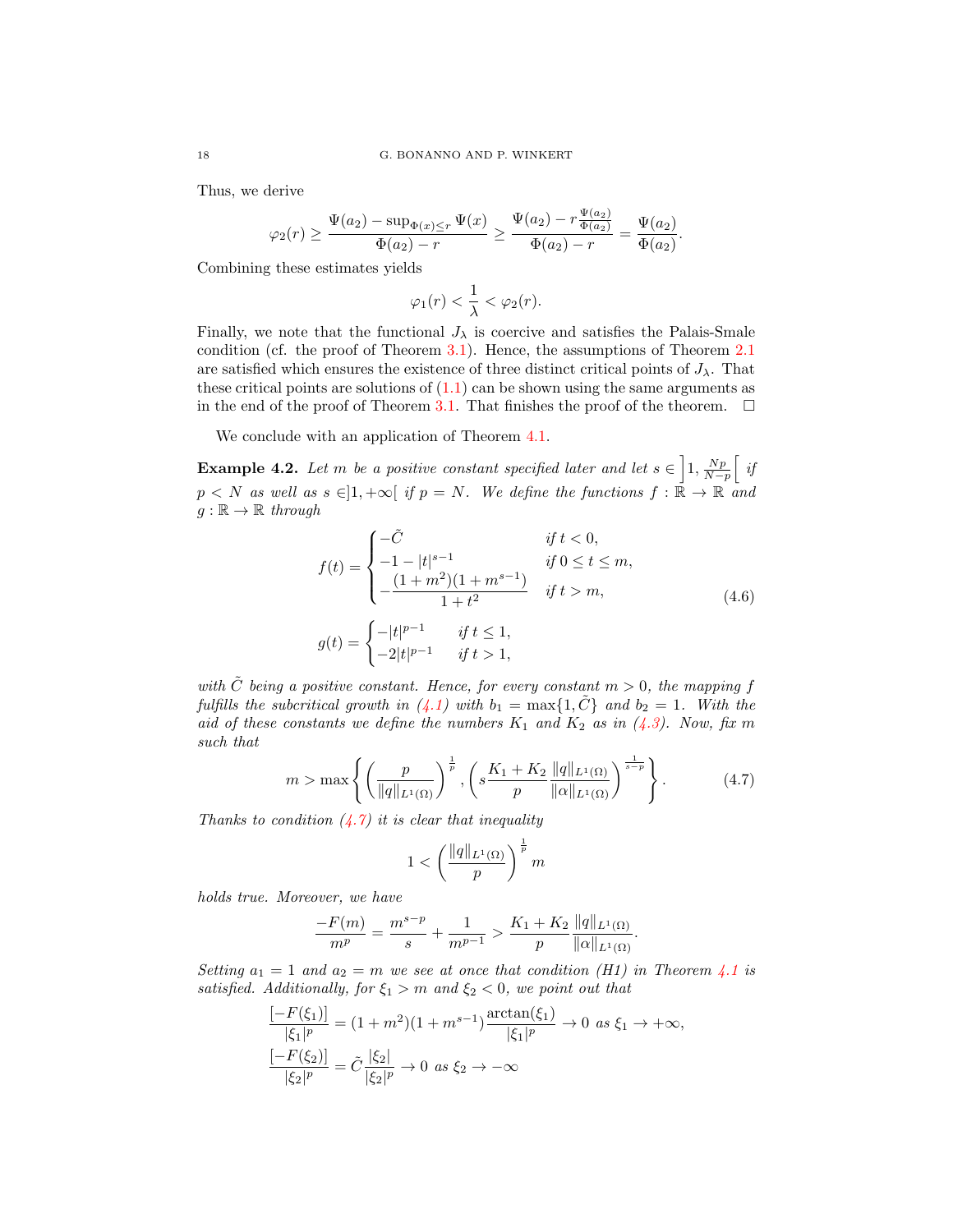ensuring that (H2) is fulfilled as well. Since assumption (H3) holds for  $b_3 = \frac{2}{p}$ , Theorem [4.1](#page-15-0) can be applied to problem  $(1.1)$  with the special data in  $(4.6)$  which yields the existence of three distinct solutions of [\(1.1\)](#page-0-0).

### Acknowledgements

The authors wish to thank Prof. D. Motreanu for his encouragement in writing this work.

## **REFERENCES**

- <span id="page-18-12"></span>[1] D. Averna, G. Bonanno, Three solutions for a Neumann boundary value problem involving the p-Laplacian, Matematiche (Catania) 60 (2005), no. 1, 81–91.
- <span id="page-18-2"></span>[2] G. Barletta, Existence results for semilinear elliptical hemivariational inequalities, Nonlinear Anal. 68 (2008), no. 8, 2417–2430.
- <span id="page-18-3"></span>[3] G. Bonanno, P. Candito, Non-differentiable functionals and applications to elliptic problems with discontinuous nonlinearities, J. Differential Equations 244 (2008), no. 12, 3031-3059.
- <span id="page-18-1"></span>[4] G. Bonanno, P. Candito, On a class of nonlinear variational-hemivariational inequalities, Appl. Anal. 83 (2004), no. 12, 1229–1244.
- <span id="page-18-13"></span>[5] G. Bonanno, P. Candito, Three solutions to a Neumann problem for elliptic equations involving the p-Laplacian, Arch. Math. (Basel)  $80$  (2003), no. 4, 424-429.
- <span id="page-18-14"></span>[6] G. Bonanno, G. D'Aguì, Multiplicity results for a perturbed elliptic Neumann problem, Abstr. Appl. Anal. vol. 2010, Art. ID 564363, 10 pages, 2010.
- <span id="page-18-15"></span>[7] G. Bonanno, G. D'Aguì, On the Neumann problem for elliptic equations involving the p-Laplacian, J. Math. Anal. Appl. 358 (2009), no. 2, 223–228.
- <span id="page-18-0"></span>[8] G. Bonanno, S. A. Marano, On the structure of the critical set of non-differentiable functions with a weak compactness condition, Appl. Anal.  $89$  (2010), no. 1, 1–10.
- <span id="page-18-6"></span>[9] G. Bonanno, D. Motreanu, P. Winkert, Variational-hemivariational inequalities with small perturbations of nonhomogeneous Neumann boundary conditions, J. Math. Anal. Appl. 381 (2011), no. 2, 627-637.
- <span id="page-18-21"></span>[10] H. Brezis, Analyse fonctionnelle, Masson, Paris, 1983.
- <span id="page-18-17"></span>[11] P. Candito, *Infinitely many solutions to the Neumann problem for elliptic equations involving* the p-Laplacian and with discontinuous nonlinearities, Proc. Edinb. Math. Soc. (2) 45 (2002), 397–409.
- <span id="page-18-18"></span>[12] S. Carl, Equivalence of some multi-valued elliptic variational inequalities and variationalhemivariational inequalities, Adv. Nonlinear Stud. 11 (2011), no. 2, 247-263.
- <span id="page-18-4"></span>[13] S. Carl, *Parameter-dependent variational-hemivariational inequalities and an unstable de*generate elliptic free boundary problem, Nonlinear Anal. Real World Appl. 12 (2011), no. 6, 3185–3198.
- <span id="page-18-7"></span>[14] S. Carl, V. K. Le, D. Motreanu, Nonsmooth variational problems and their inequalities, Springer Monographs in Mathematics, Springer, New York, New York, 2007.
- <span id="page-18-5"></span>[15] S. Carl, Z. Naniewicz, Vector quasi-hemivariational inequalities and discontinuous elliptic systems, J. Global Optim. 34 (2006), no. 4, 609–634.
- <span id="page-18-8"></span>[16] S. Carl, P. Winkert, General comparison principle for variational-hemivariational inequalities, J. Inequal. Appl. vol. 2009, Art. ID 184348, 29 pages, 2009.
- <span id="page-18-20"></span>[17] K. C. Chang, Variational methods for nondifferentiable functionals and their applications to partial differential equations, J. Math. Anal. Appl. 80 (1981), 102-129.
- <span id="page-18-19"></span>[18] F. H. Clarke, Optimization and Nonsmooth Analysis, Classics in Applied Mathematics, vol. 5, SIAM, Philadelphia, 1990.
- <span id="page-18-16"></span>[19] G. D'Agu`ı, G. Molica Bisci, Three non-zero solutions for elliptic Neumann problems, Anal. Appl. (Singap.) 9 (2011), no. 4, 383–394.
- <span id="page-18-9"></span>[20] J. Fernández Bonder, J. D. Rossi, Existence results for the p-Laplacian with nonlinear boundary conditions, J. Math. Anal. Appl. (2001), no. 1, 195–223.
- <span id="page-18-10"></span>[21] J. Fernández Bonder, Multiple positive solutions for quasilinear elliptic problems with signchanging nonlinearities, Abstr. Appl. Anal. vol. 2004, no. 12, 1047-1055, 2004.
- <span id="page-18-11"></span>[22] J. Fernández Bonder, Multiple solutions for the p-Laplace equation with nonlinear boundary conditions, Electron. J. Differential Equations, no. 37, 7 pages, 2006.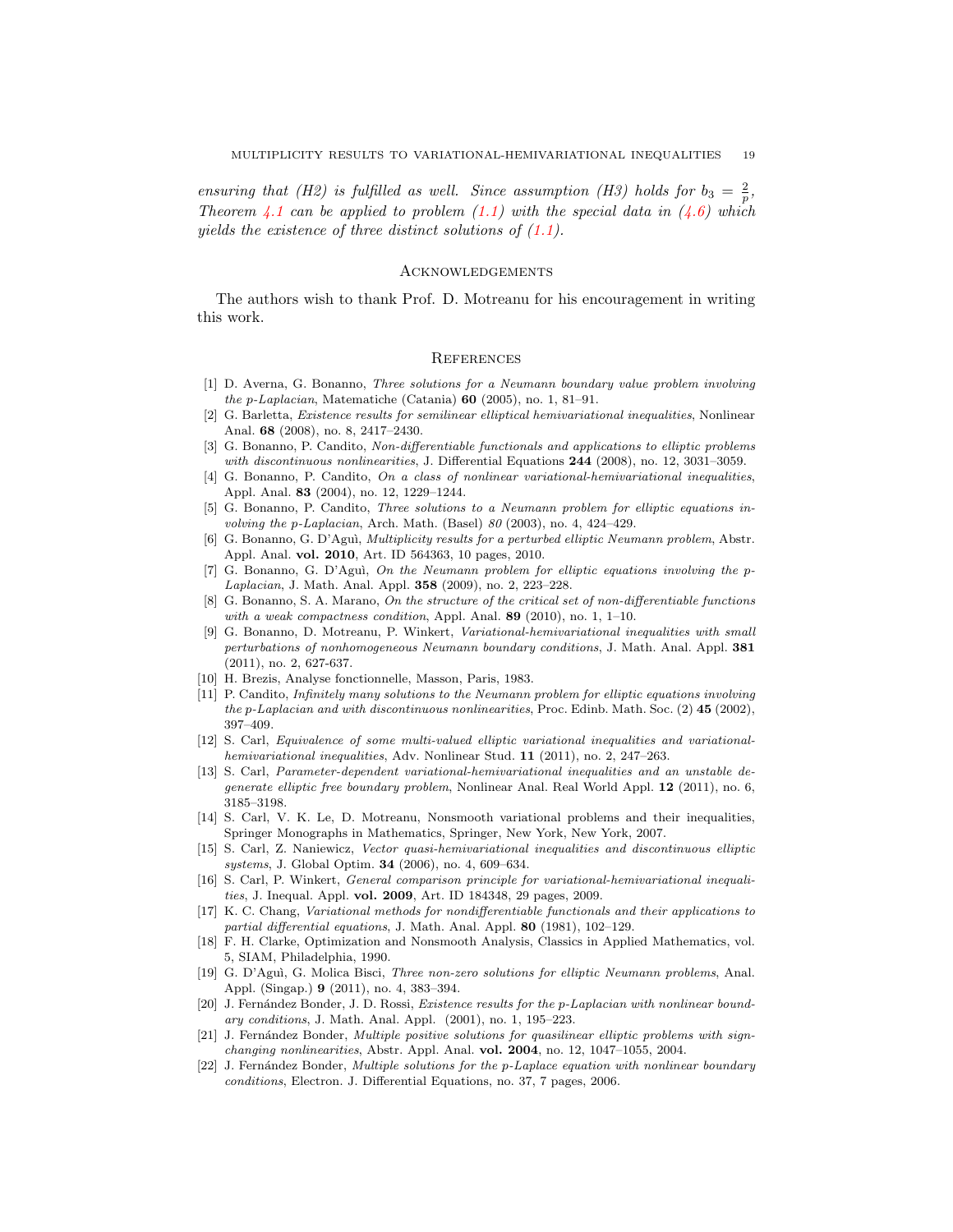- <span id="page-19-0"></span>[23] M. E. Filippakis, N. S. Papageorgiou, Solvability of nonlinear variational-hemivariational inequalities, J. Math. Anal. Appl. 311 (2005), no. 1, 162–181.
- <span id="page-19-1"></span>[24] D. Goeleven, D. Motreanu, P. D. Panagiotopoulos, Eigenvalue problems for variationalhemivariational inequalities at resonance, Nonlinear Anal. 33 (1998), no. 2, 161–180.
- <span id="page-19-13"></span>[25] D. Kinderlehrer, An introduction to variational inequalities and their applications, Pure and Applied Mathematics, vol. 88, Academic Press, New York, 1980.
- <span id="page-19-17"></span>[26] A. Kristály, G. Moroşanu, New competition phenomena in Dirichlet problems, J. Math. Pures Appl. 94 (2010), 555–570.
- <span id="page-19-16"></span>[27] A. Kristály, D. Motreanu, Nonsmooth Neumann-type problems involving the p-Laplacian, Numer. Funct. Anal. Optim. 28 (2007), 1309–1326.
- <span id="page-19-2"></span>[28] A. Kristály, C. Varga, V. Varga, A nonsmooth principle of symmetric criticality and variational-hemivariational inequalities, J. Math. Anal. Appl.  $325$  (2007), no. 2, 975–986.
- <span id="page-19-4"></span>[29] S. Th. Kyritsi, N. S. Papageorgiou, Nonsmooth critical point theory on closed convex sets and nonlinear hemivariational inequalities, Nonlinear Anal. 61 (2005), no. 3, 373-403.
- <span id="page-19-8"></span>[30] C. Li, S. Li, Multiple solutions and sign-changing solutions of a class of nonlinear elliptic equations with Neumann boundary condition, J. Math. Anal. Appl.  $298$  (2004), no. 1, 14–32.
- <span id="page-19-14"></span>[31] H. Lisei, C. Varga, Multiple solutions for a differential inclusion problem with nonhomogeneous boundary conditions, Numer. Funct. Anal. Optim. 30 (2009), no. 5-6, 566-581.
- <span id="page-19-9"></span>[32] C. Liu, Y. Zheng, Linking solutions for p-Laplace equations with nonlinear boundary conditions and indefinite weight, Calc. Var. Partial Differential Equations 41 (2011), no. 1-2, 261–284.
- <span id="page-19-24"></span>[33] R. Livrea and S.A. Marano, *Existence and classification of critical points for nondifferentiable* functions, Adv. Differential Equations 9 (2004), 961–978.
- <span id="page-19-5"></span>[34] S. A. Marano, G. Molica Bisci, D. Motreanu, Multiple solutions for a class of elliptic hemivariational inequalities, J. Math. Anal. Appl. 337 (2008), no. 1, 85-97.
- <span id="page-19-6"></span>[35] S. A. Marano, D. Motreanu, On a three critical points theorem for non-differentiable functions and applications to nonlinear boundary value problems, Nonlinear Anal. 48 (2002), no. 1, 37– 52.
- <span id="page-19-3"></span>[36] S. A. Marano, N. S. Papageorgiou, On some elliptic hemivariational and variationalhemivariational inequalities, Nonlinear Anal. 62 (2005), no. 4, 757-774.
- <span id="page-19-10"></span>[37] S. R. Martínez, J. D. Rossi, Weak solutions for the p-Laplacian with a nonlinear boundary condition at resonance, Electron. J. Differential Equations, no. 27, 14 pages, 2003.
- <span id="page-19-25"></span>[38] V. G. Maz'ja, Sobolev spaces, Springer Series in Soviet Mathematics, Springer-Verlag, Berlin, 1985.
- <span id="page-19-21"></span>[39] D. Motreanu, P. D. Panagiotopoulos, Minimax Theorems and Qualitative Properties of the Solutions of Hemivariational Inequalities, Nonconvex Optim. Appl. 29 Kluwer, Dordrecht, 1998.
- <span id="page-19-22"></span>[40] D. Motreanu, V. Rădulescu, Variational and Non-variational Methods in Nonlinear Analysis and Boundary Value Problems, Nonconvex Optimization and Applications, Kluwer Academic Publishers 2003.
- <span id="page-19-7"></span>[41] D. Motreanu, P. Winkert, Variational-hemivariational inequalities with nonhomogeneous Neumann boundary condition, Matematiche (Catania) 65 (2010), no. 2, 109–119.
- <span id="page-19-19"></span>[42] Z. Naniewicz, P. D. Panagiotopoulos, Mathematical theory of hemivariational inequalities and applications, Monographs and Textbooks in Pure and Applied Mathematics, vol. 188, Marcel Dekker Inc., New York, 1995.
- <span id="page-19-20"></span>[43] P. D. Panagiotopoulos, Hemivariational inequalities, Applications in mechanics and engineering, Springer-Verlag, Berlin, 1993.
- <span id="page-19-18"></span>[44] B. Ricceri, A further refinement of a three critical points theorem, Nonlinear Anal. **74** (2011), no. 18, 7446–7454.
- <span id="page-19-23"></span>[45] M. Struwe, Variational methods, Springer-Verlag, Berlin, 1996.
- <span id="page-19-11"></span>[46] P. Winkert, Constant-sign and sign-changing solutions for nonlinear elliptic equations with Neumann boundary values, Adv. Differential Equations 15 (2010), no. 5-6, 561–599.
- <span id="page-19-15"></span>[47] P. Winkert, Multiple solution results for elliptic Neumann problems involving set-valued nonlinearities, J. Math. Anal. Appl. **377** (2011), no. 1, 121-134.
- <span id="page-19-12"></span>[48] J.-H. Zhao, P.-H. Zhao, Existence of infinitely many weak solutions for the p-Laplacian with nonlinear boundary conditions, Nonlinear Anal. 69 (2008), no. 4, 1343-1355.